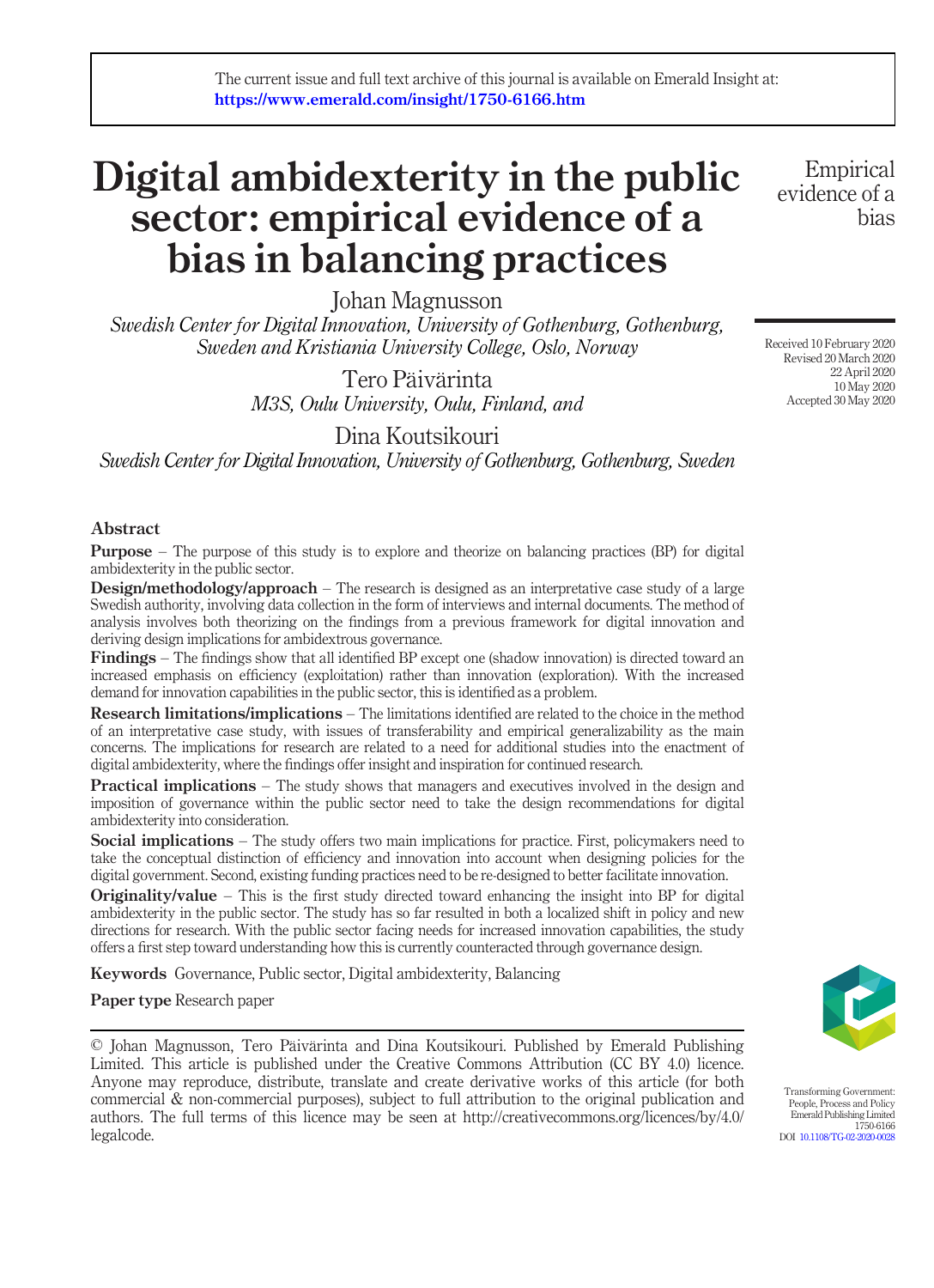#### 1. Introduction TG

Current research acknowledges the existence of a dual approach to digitalization. On the one hand, digitalization involves the automation of menial labor and the replacement of human agency with the material agency through, for example, algorithms and robots [\(Ekbia and](#page-17-0) [Nardi, 2017](#page-17-0); [Ranerup and Henriksen, 2019\)](#page-19-0). On the other hand, it involves the radical redesign of purpose, value propositions and roles, within what is intermittently referred to as digital transformation, digital disruption and digital innovation [\(Hinings](#page-17-1) *et al.*, 2018; Kromidha and Córdoba–Pachón, 2017). In line with previous research, we posit that these two approaches constitute distinguishable logics (efficiency versus innovation) that coexist and sometimes clash with each other (Xue et al.[, 2012\)](#page-19-1).

The idea of a coexistence of parallel logics is one of the cornerstones of the field of organizational ambidexterity ([Raisch and Birkinshaw, 2008\)](#page-18-0). According to [March \(1991\),](#page-18-1) organizations need to be involved in both continuous exploitation of existing opportunities and, exploration of new opportunities. In line with [Benner and Tushman \(2003\)](#page-17-3), we equate exploitation with *efficiency*, through seeing it as continuous improvements of existing services and processes. Exploration is, respectively, equated with *innovation* through seeing it as activities for the acquisition and development of radically new knowledge and services.

Much of the early literature on ambidexterity focused on the optimal balance between these two activities [\(Birkinshaw and Gibson, 2004;](#page-17-4) O'[Reilly and Tushman, 2008\)](#page-18-2). This balance was supposed to be ascertained through different configurations and designs, such as the structural/functional separation of exploration and exploitation activities, i.e. structural ambidexterity (O'[Reilly and Tushman, 2008\)](#page-18-2) or the temporal shift between exploration and exploitation in the same function, i.e. contextual ambidexterity ([Gibson and](#page-17-5) [Birkinshaw, 2004](#page-17-5)). With the optimal balancing point being contingent upon the level of dynamism in the environment [\(Levinthal, 1997;](#page-18-3) [Stieglitz, Knudsen and Becker, 2016\)](#page-19-2), organizations need to be equipped with the ability to rebalance over time as changes occur [\(Luger](#page-18-4) et al., 2018).

Public sector organizations have been criticized for being poised in governance signified by a high level of bureaucracy, centralization and formal control [\(Mergel](#page-18-5) et al., 2018). As the argument goes, this makes them insulated against changes in the outside environment, increasing the risk of inertia and missed opportunities. The emergent literature surrounding adaptive governance ([Hong and Lee, 2018;](#page-17-6) [Wang](#page-19-3) et al., 2018; [Janssen and van der Voort,](#page-17-7) [2016](#page-17-7)) and agile government ([Mergel](#page-18-5) et al., 2018; [Soe and Drechsler, 2018](#page-19-4)) push for a necessary balancing toward a higher level of flexibility, i.e. a stronger emphasis on innovation. This is also supported by an emergent stream of literature calling for increased innovation capabilities in the public sector [\(Mergel](#page-18-5) *et al.*, 2018; [Kankanhalli](#page-17-8) *et al.*, 2017; [Scupola and Zanfei, 2016](#page-19-5); [Meijer, 2015](#page-18-6)).

We argue that, in lieu of increased digitalization, public sector organizations need to be equipped with digital ambidexterity, i.e. "[...] the simultaneous handling of established business activities and rapidly changing new digital activities" [\(Piccinini](#page-18-7) et al., 2015, p. 12). Albeit taken from a study of the automotive sector, we argue that this definition is equally relevant for the public sector. Furthermore, this parallel strives for efficiency and innovation needs to be continually balanced in relation to the level of dynamism in the outside environment (regulative, technological, competitive, etc.), whereby we need additional insight into how organizations within the public sector balance efficiency and innovation in digital initiatives.

On the basis of this, the following research question that this study aims to answer is: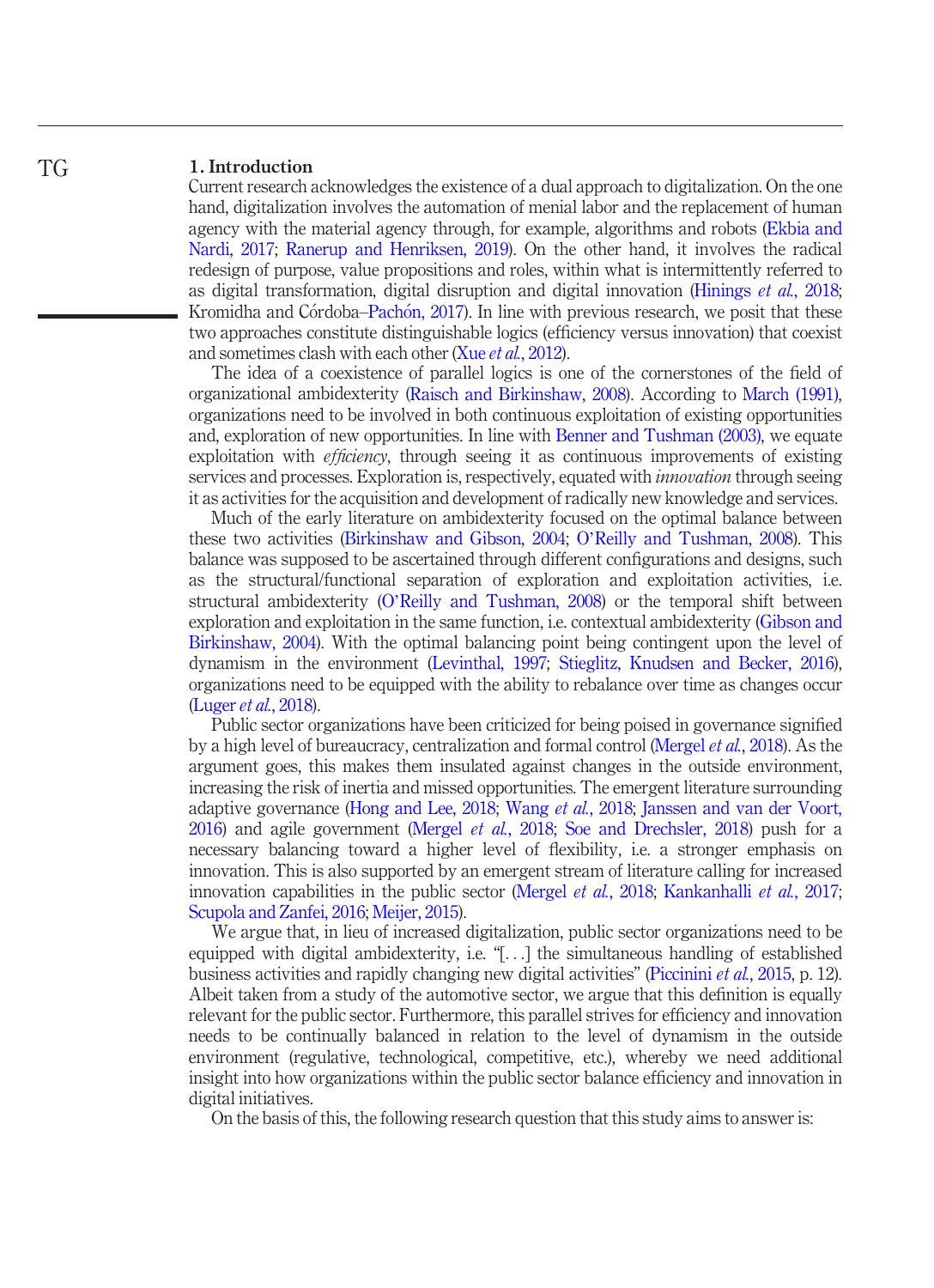RQ1. How do public sector organizations balance efficiency and innovation in their digital initiatives?

The question answers the call for research by [Mergel](#page-18-5) *et al.* (2018) on the combination of agile governance within traditional command-and-control structures in government, [Janssen and](#page-17-7) [van der Voort \(2016\)](#page-17-7) on adaptive governance through decentralized mandate and [Zimmermann](#page-19-6) et al. (2018) on ambidextrous balancing practices (BP). The study was conducted as a single case study [\(Yin, 1989](#page-19-7)) in a large public agency in Sweden. A combination of fieldnotes, secondary material and interviews was used as a mode of data collection and the empirical work was conducted in 2017/2018.

The results involve empirical identification and analysis of ambidextrous BP in the target organization. The analysis revealed a bias of the BP toward efficiency, despite the initially recognized need for more innovation. The study contributes to both an empirical account of how information technology (IT) governance within the public sector balances between efficiency and innovation in digital initiatives and through insight into what we pose is a necessary redesign of IT governance toward increased digital ambidexterity. In addition, we present logically derived design recommendations for adaptive governance of digital ambidexterity in the public sector.

The remainder of the paper is organized accordingly. After this brief introduction, we revisit some of the precursory findings in relation to governing digital innovation and digital ambidexterity in Section 2. This is followed by the method in Section 3 and the results of the study, where the identified BP are described and analyzed in Section 4. The paper ends with a discussion in Section 5 where we elaborate on the findings in relation to previous calls for research and present the logically derived recommendations for adaptive governance, along with an elaboration of how the findings impact research and practice alike.

# 2. Precursory findings and theoretical framing

### 2.1 Governing digital innovation

The literature on digital innovation can be seen as an attempt to sensitize the influx of digital elements in everyday life. Previous conceptions highlight the digital as something separate, i.e. not assemblages as advocated by the work of [Orlikowski and Scott \(2008\).](#page-18-8) This results in digitalization becoming equated with the shift from analog to digital. As noted by [Yoo, Henfridsson and Lyytinen \(2010\),](#page-19-8) this is part of digitalization but not the complete picture. According to [Hinings](#page-17-1) et al. (2018, p. 10), digital innovation deals with the "concerted orchestration of new products, new processes, new services, new platforms or even new business models." This is an expansion of previous definitions, which more emphasized the digital element in new products (Yoo et al.[, 2010](#page-19-8)).

Research in digital innovation has received a significant increase in scholarly attention during the past decade. Starting out with foundational research in the late noughties ([Yoo](#page-19-8) et al.[, 2010\)](#page-19-8), digital innovation has today become a burgeoning field within information systems ([Nambisan](#page-18-9) *et al.*, 2017). At the core of the movement lies the interest into what and how digital materiality brings changing prerequisites to incumbents and challengers alike [\(Svahn](#page-19-9) et al., 2017; [Selander and Jarvenpaa, 2016;](#page-19-10) [Svahn and Henfridsson, 2012](#page-19-11)). Digital innovation is acknowledged as being associated with a new logic for the way in which innovation is governed and managed. However, normative findings in terms of how governance should be designed to facilitate a fruitful conciliation of the clash are still lagging [\(Nambisan](#page-18-9) et al., 2017, [2019;](#page-18-10) [Cannaerts, Segers and Warsen, 2019;](#page-17-9) [Magnusson](#page-18-11) et al., [2020\)](#page-18-11).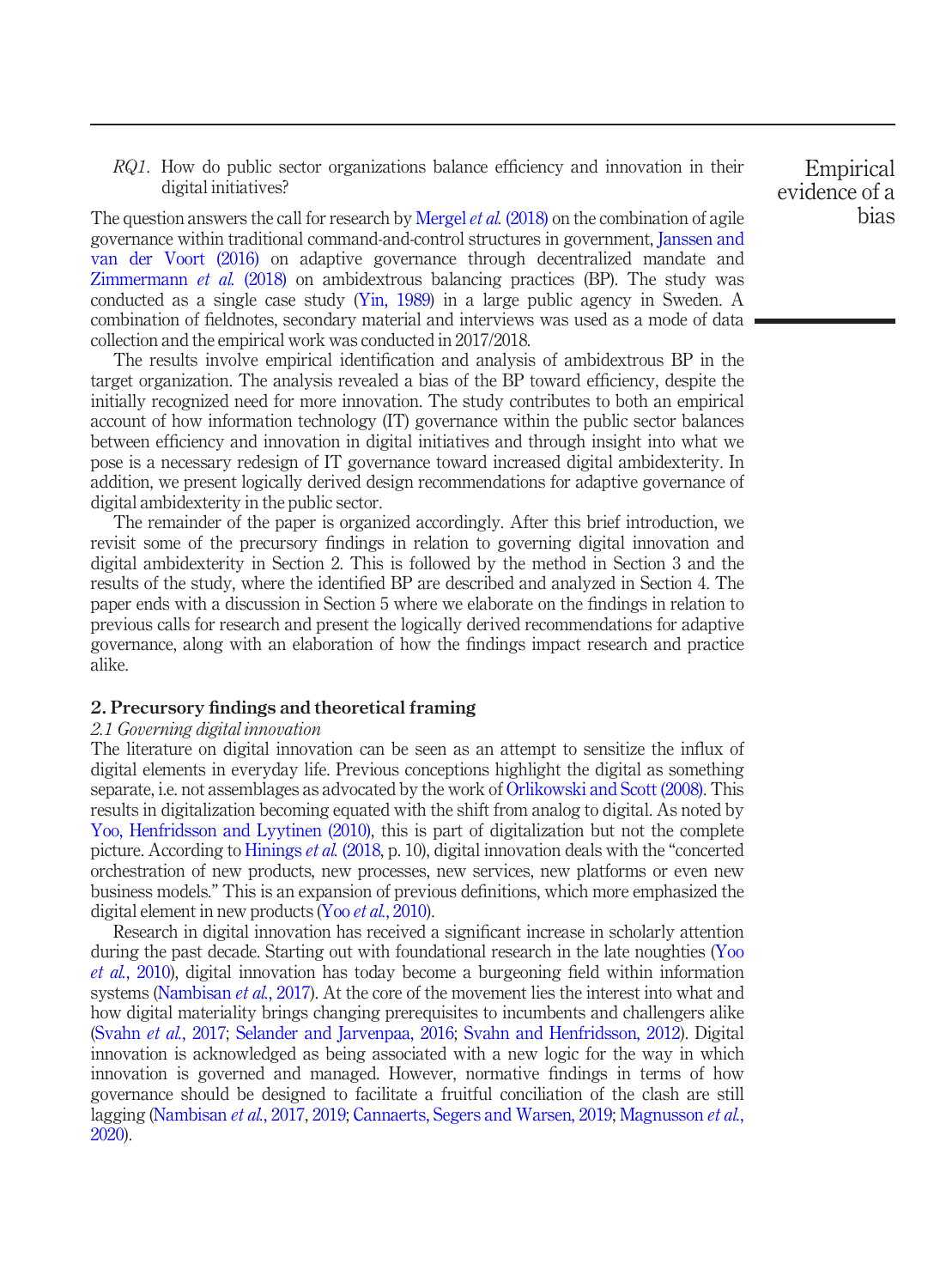[Nambisan](#page-18-9) *et al.* (2017) identify the conceptual elements of the governance of digital innovation. The rationale behind this lies in a necessity for understanding how the governance of digital innovation ushers in different prerequisites than traditional innovation. The conceptual elements are presented in [Table 1.](#page-3-0)

As observed, the logic of digital innovation challenges traditional perceptions of economies of scale through centralized organization and control and opens up for a new take on the boundaries of the organization. At the same time, temporality and intentionality is off-set, where the generative nature of the digital challenge's traditional logic (Zittrain, 2006). The ideas presented by [Nambisan](#page-18-9) *et al.* (2017) are well aligned with the adaptive governance as suggested by [Janssen and van der Voort \(2016\)](#page-17-7), where new stakeholders and increased externalization of previous internal activities calls for a new approach to governance.

#### 2.2 Digital ambidexterity

The parallel attainment of two different organizational goals has been studied within the field of organizational ambidexterity [\(March, 1991](#page-18-1); [Benner and Tushman, 2003;](#page-17-3) [Smith and](#page-19-12) [Umans, 2015;](#page-19-12) [Peng, 2019\)](#page-18-12). The field traces its main roots back to the works of [March \(1991\)](#page-18-1) in his study of organizational learning. Here, organizations are regarded as poised in a constant balancing between the exploitation of existing opportunities and the exploration of new opportunities. More recent studies have identified organizational ambidexterity as a driver of performance and a necessary prerequisite for success, i.e. a dynamic capability [\(Birkinshaw](#page-17-10) et al., 2016; [Gieske](#page-17-11) et al., 2019).

<span id="page-3-0"></span>

|                                                                         | Conceptual<br>elements                            | Description                                                                                                                                                                                                                                                                     | Consequence                                                                                                                                                    |  |  |
|-------------------------------------------------------------------------|---------------------------------------------------|---------------------------------------------------------------------------------------------------------------------------------------------------------------------------------------------------------------------------------------------------------------------------------|----------------------------------------------------------------------------------------------------------------------------------------------------------------|--|--|
|                                                                         | Dynamic<br>problem-<br>solution design<br>pairing | Digital innovation management as a<br>sporadic, parallel and heterogeneous<br>generation, forking, merging, termination<br>and refinement of problem-solution design<br>pairs                                                                                                   | Acknowledges the <i>fluid boundaries</i> of the<br>innovation space and the potential for<br>innovation agency to be distributed                               |  |  |
|                                                                         | Socio-cognitive<br>sensemaking                    | Shared cognition and joint sensemaking as<br>critical elements of digital innovation<br>management; "narratives" (embedded in<br>digital artifacts and supported by digital<br>technologies) as a vehicle for such socio-<br>cognitive sensemaking                              | Acknowledges the fluid boundaries of the<br>innovation space and the <i>heterogeneous</i><br><i>actors</i> that populate it (distributed<br>innovation agency) |  |  |
|                                                                         | Technology<br>affordances and<br>constraints      | Considers digital technology use as sets of<br>affordances and constraints for particular<br>innovating actors and helps explain how<br>and why the "same" technology can be<br>repurposed by different actors or has<br>different innovation outcomes in different<br>contexts | Acknowledges the <i>receding distinctions</i><br>(and the accompanying duality) between<br><i>innovation processes and outcomes</i>                            |  |  |
| Table 1.<br>Overview of<br>conceptual elements<br>of digital innovation | Orchestration                                     | Problem-solution matching as a micro-<br>foundation of digital innovation<br>orchestration; increasing the role of digital<br>technologies in enabling or supporting such<br>orchestration                                                                                      | Acknowledges the <i>fluid boundaries of the</i><br><i>innovation space</i> and the potential for<br><i>innovation agency to be distributed</i>                 |  |  |
| management                                                              | <b>Source:</b> Nambisan et al. (2017)             |                                                                                                                                                                                                                                                                                 |                                                                                                                                                                |  |  |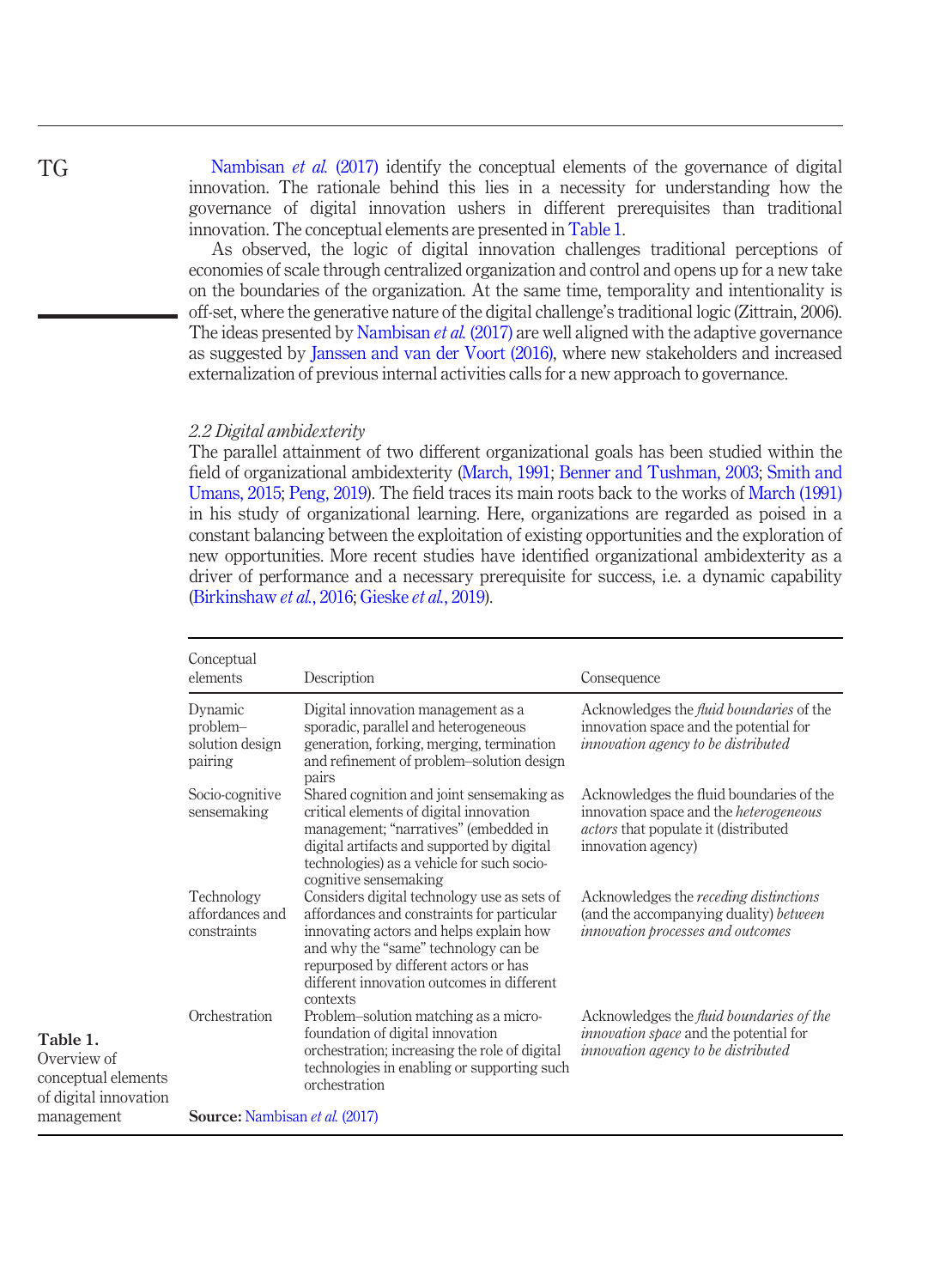In a recent longitudinal study of the insurance industry, Luger *et al.* [\(2018\)](#page-18-4) found two different patterns emerging. Using environmental dynamism as a contingent variable, the findings suggest that organizations working in stable environments (incremental change) should focus on maintaining ambidextrous balance to drive long-term performance. For organizations working in unstable environments (discontinuous change), an ambidextrous balance needs to be dynamic, i.e. shifting in terms of emphasis on exploitation or exploration over time. As noted by [Janssen and van der Voort \(2016\)](#page-17-7), the government could be seen as entering a more unstable environment, calling for an increased need for dynamic balancing.

These findings add to the plethora of research on how organizations should govern their ambidextrous balance over time (Luger et al.[, 2018;](#page-18-4) [Zimmermann](#page-19-6) et al., 2018). At the same time, it opens up for a conceptual quagmire where the juxtaposing of exploitation and exploration implies treating it as a dichotomy rather than a dualism ([Farjoun, 2010](#page-17-12); [Ask](#page-17-13) et al.[, 2015\)](#page-17-13). In the strive for the coexistence of said two states, ambidextrous governance becomes laden with paradox (Smith et al.[, 2016\)](#page-19-13) and perspectives such as the punctuated equilibrium model [\(Burgelman, 2002](#page-17-14); [Levinthal and March, 1993](#page-18-13); [Gregory](#page-17-15) et al., 2018) have been proposed as alternate theoretical approaches.

With the increased influx of digitalization in the private and public sectors alike, digital initiatives need to be balanced in relation to efficiency and innovation [\(Magnusson](#page-18-14) *et al.*, [2017,](#page-18-14) [2020](#page-18-11)). We follow Pinnocault et al. (2017) in referring to this capability as digital ambidexterity. As noted by [Zimmermann](#page-19-6) *et al.* (2018) and [Luger](#page-18-4) *et al.* (2018), this capability furthermore requires BP that is instrumental in temporarily and iteratively achieving optimal balance. Despite ambidexterity having received a substantial amount of interest from the research community during the past couple of years, there is still a dearth of research into said BP ([Zimmermann](#page-19-6) et al., 2018; [Montealegre](#page-18-15) et al., 2019; [Palm and Lilja,](#page-18-16) [2017;](#page-18-16) [Cannaerts, Segers and Warsen, 2019](#page-17-9); [Magnusson](#page-18-11) *et al.*, 2020). More so, the prevailing perspective is still one of punctuated equilibrium, i.e. the assumption of steady states. This is particularly visible in the work of [Luger](#page-18-4) *et al.* (2018), where the notion of rebalancing implies a shift from one emphasis to another. Our approach stands true to the idea of balancing, i.e. being a continuously ongoing process.

Despite that the majority of both foundational and extant literature on ambidexterity has been associated with empirical studies of the private sector, there is a growing body of literature hailing from the public sector. As seen in [Cannaerts](#page-17-9) *et al.* (2019) and [Palm and Lilja](#page-18-16) [\(2017\)](#page-18-16), the theory of organizational ambidexterity is deemed transferable to the public sector. [Peng \(2019\)](#page-18-12) explores the transferability of organizational ambidexterity into public non-profit organizations and finds that the theory is potent in allowing researchers to better understand the tensions hailing from multiple stakeholders varying expectations. This conclusion is also supported by e.g. studies of local governments in [Smith and Umans](#page-19-12) [\(2015\)](#page-19-12).

# 3. Method

For this study, we conducted a case study in a single organization, as our research aimed at a holistic understanding of a relatively complex phenomenon, ambidexterity balancing, within a real-life context ([Yin, 1989](#page-19-7)). The agency in question (Social Insurance Agency, SIA) was selected based on convenience and access, while we could argue that it represents a rather rare case with the potential for revelatory elements  $(Yin, 1989)$  of the emerging phenomenon of ambidextrous balancing, as the need for that had been readily recognized in the organization's management. The study was commissioned by the agency itself, i.e. funded directly by the agency. SIA (Försäkringskassan in Swedish) has 14,000 employees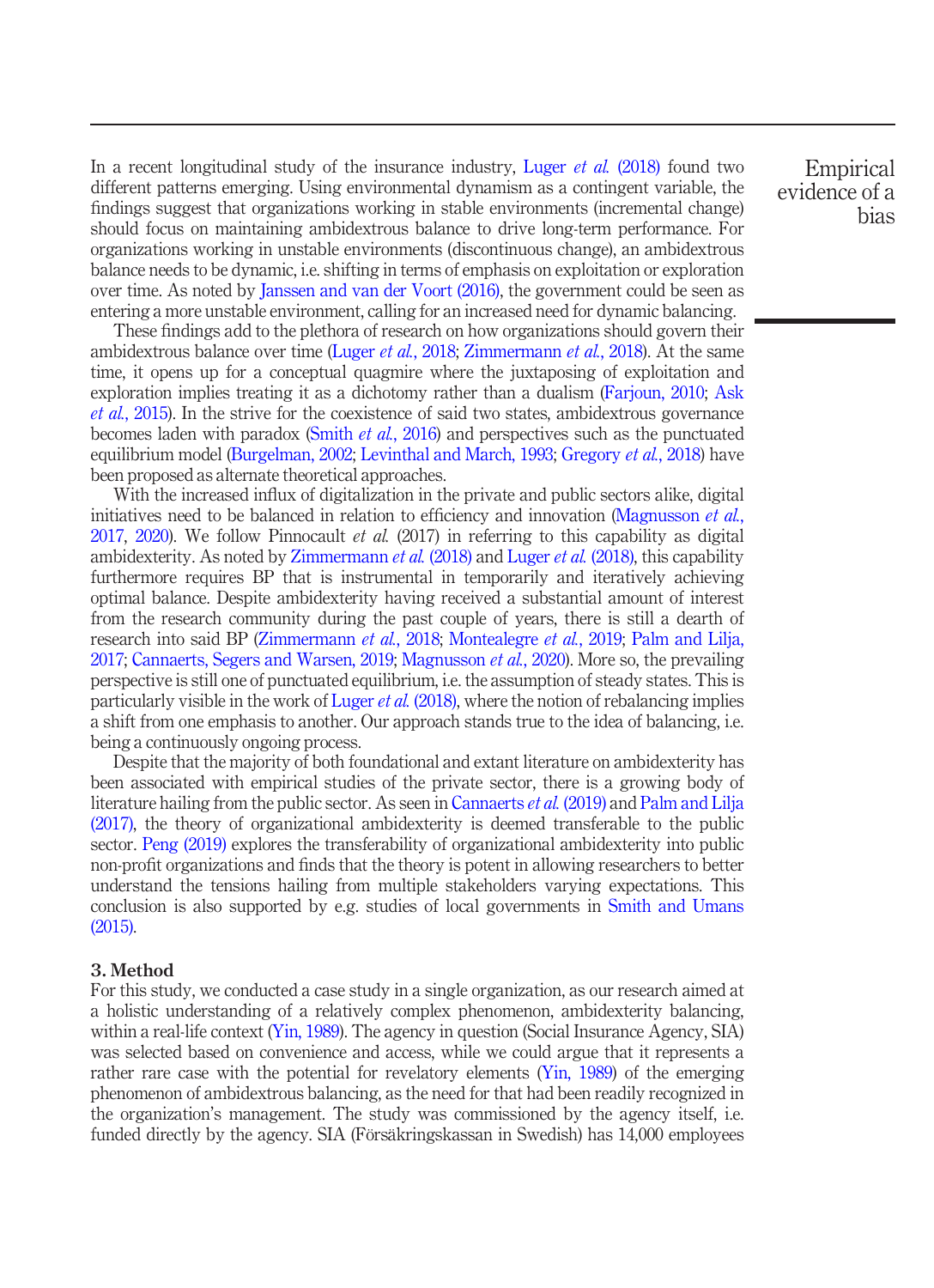and an IT organization comprising 900 employees, with a yearly budget of  $\epsilon$ 160m [\(www.](http://www.forsakringskassan.se) [forsakringskassan.se](http://www.forsakringskassan.se)).

To answer the research question, the case study was geared toward increasing our understanding of how digital ambidexterity is currently governed within the organization. This was operationalized through collecting both secondary data, surveys and interviews (see below for more details) with a focus on IT governance.

The primary data includes 13 semi-structured, 1 h interviews with middle-to-senior management. Following [Zimmermann](#page-19-6) et al. (2018), we excluded executive managers such as the chief executive officer (CEO). The rationale for the quantitatively rather limited selection of interviews in a large organization was a strive for reaching an empirical saturation point, i.e. not something that was a-priori set when initiating the study. The researchers continually assessed the added value of each new interview and after reaching the empirical saturation point (i.e. no significant new empirical insight gained from additional interviews), the interview study was concluded.

The interviews took place during September–November 2017. They were recorded and transcribed shortly thereafter [\(Table 3](#page-6-0)). The [appendix](#page-19-14) reports the thematic questions addressed in the interviews. Secondary data involved documents in the form of governance steering documents, consulting reports, financial reports and project charters [\(Table 2\)](#page-5-0), which helped us to understand the context, espoused values and strategies and the types and scales of development initiatives within SIA. Secondary data were also used to identify informants and to ensure the stakeholder representativeness for the interviews [\(Table 3\)](#page-6-0).

The data analysis involved sequential steps. First, in approaching the empirical material, we conducted thematic analysis ([Aronson, 1995](#page-17-16)) to find categories of the practice of balancing between efficiency and innovation. Through multiple iterations of coding, we identified 13 distinct BP based on our interpretations of the interviewee's expressions [\(Walsham, 1995](#page-19-15)). These observations were then structured following [Nambisan](#page-18-9) et al.'s [\(2017\)](#page-18-9) conceptual categories, resulting in an overview of BP that either pushed the scale toward more efficiency or more innovation. Following this, we identified further secondorder constructs (governance, continuity, culture, power and selection; [Figure 1](#page-6-1)) upon the observed BP. The secondary material was used to sensitize ourselves to the organization

| Data source                         | Description                                                                                                                                 | Amount         |  |
|-------------------------------------|---------------------------------------------------------------------------------------------------------------------------------------------|----------------|--|
| Meetings                            | Introductory meetings                                                                                                                       | $\overline{2}$ |  |
| Workshops                           | Workshop for deepening the problem<br>understanding                                                                                         | 1              |  |
| IT governance<br>steering documents | Formal documents detailing the current<br>configuration of IT governance at the SIA                                                         | 7              |  |
| Consulting reports                  | Consulting reports directed toward IT<br>governance oversight and redesign                                                                  | 9              |  |
| Financial reports                   | Accumulated yearly (2017) figures with the<br>total spend, budgets, etc. for each project                                                   | 3              |  |
| Project charters                    | Formal documents focused on describing<br>and defining development and maintenance<br>projects' scope, stakeholders, team and<br>objectives | 96             |  |
| Interviews                          | $1-2h$ each with individuals (Table 3)<br>involved in project portfolio management.<br>general IT governance and project<br>management      | 13             |  |

<span id="page-5-0"></span>Table 2. Overview of data collected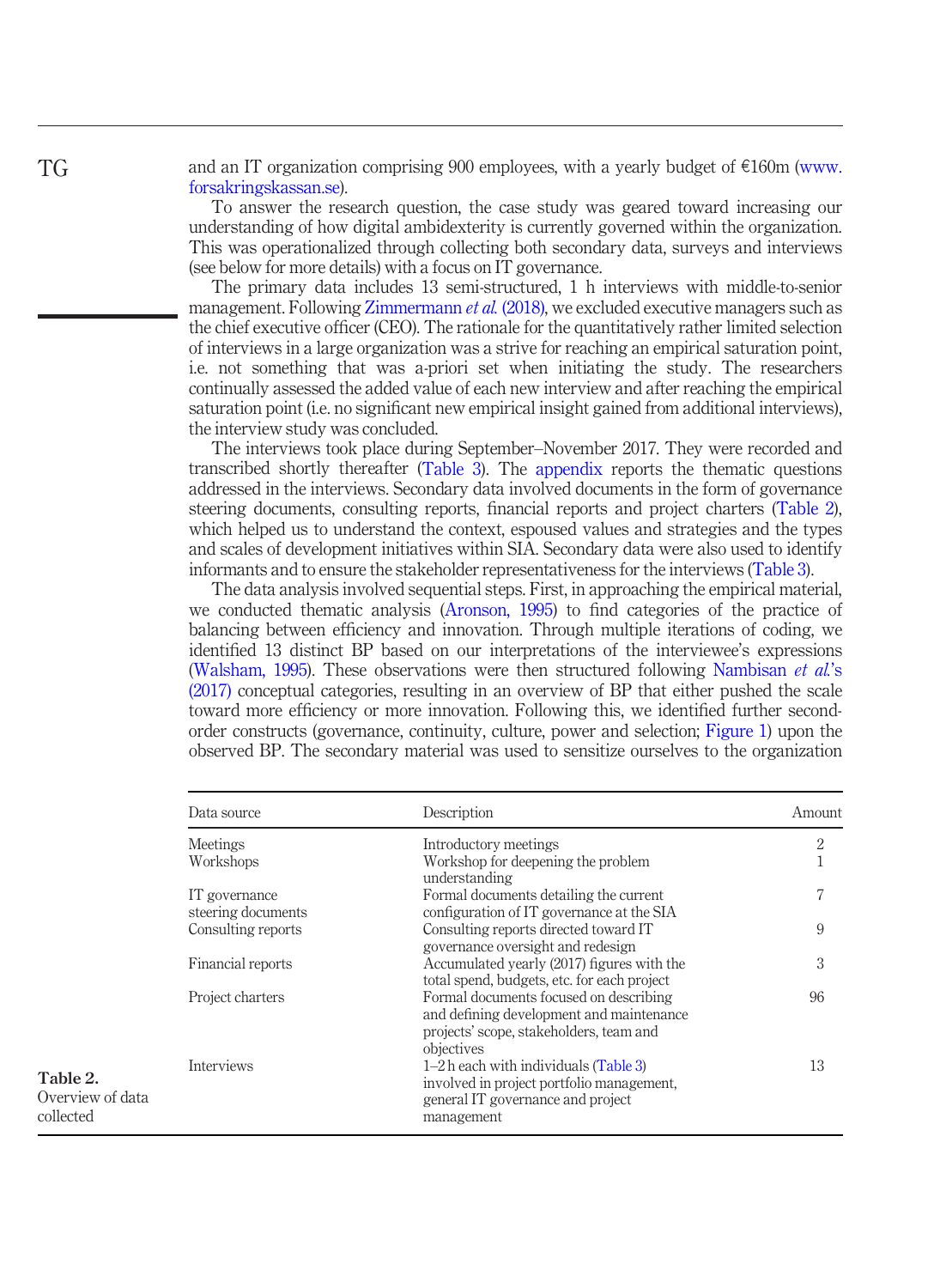<span id="page-6-0"></span>

| Respondents                    | <b>Title</b>                                                                                                                                                                          | Function                                                                                                        | Empirical<br>evidence of a             |
|--------------------------------|---------------------------------------------------------------------------------------------------------------------------------------------------------------------------------------|-----------------------------------------------------------------------------------------------------------------|----------------------------------------|
| 5<br>h                         | Chief architect<br>Innovation hub manager<br>Project leader<br>Project leader<br>Development strategist/portfolio manager<br>Development strategist/portfolio manager<br>Line manager | IТ<br>IT<br>Health insurance<br>Disability<br>Family<br>Migration<br>Business support                           | bias                                   |
| 8<br>9<br>10<br>11<br>12<br>13 | Line manager<br>Department head<br>Business developer<br>Business developer<br>Business developer<br>Controller                                                                       | Line support<br>CEO support<br>Development staff<br>Development staff<br>Development staff<br>Development staff | Table 3.<br>Overview of<br>respondents |



<span id="page-6-1"></span>and to the BP and balance and allow for deeper insight into the context where the interviews were conducted.

Second, the framework for IT governance developed by [De Haes and Van Grembergen](#page-17-17) [\(2009\)](#page-17-17), consisting of structures, processes and relational mechanisms, was used as a basis for our theorizing on design implications toward more balanced innovation management (according to the conceptual elements of digital innovation management by [Nambisan](#page-18-9) et al., [2017\)](#page-18-9). This analytical work involved inspiration from affordance theory and sociomateriality [\(Leonardi, 2011](#page-18-17)) in stipulating design implications that, respectively, afford and constrain outcomes of required BP. The work involved iterating between our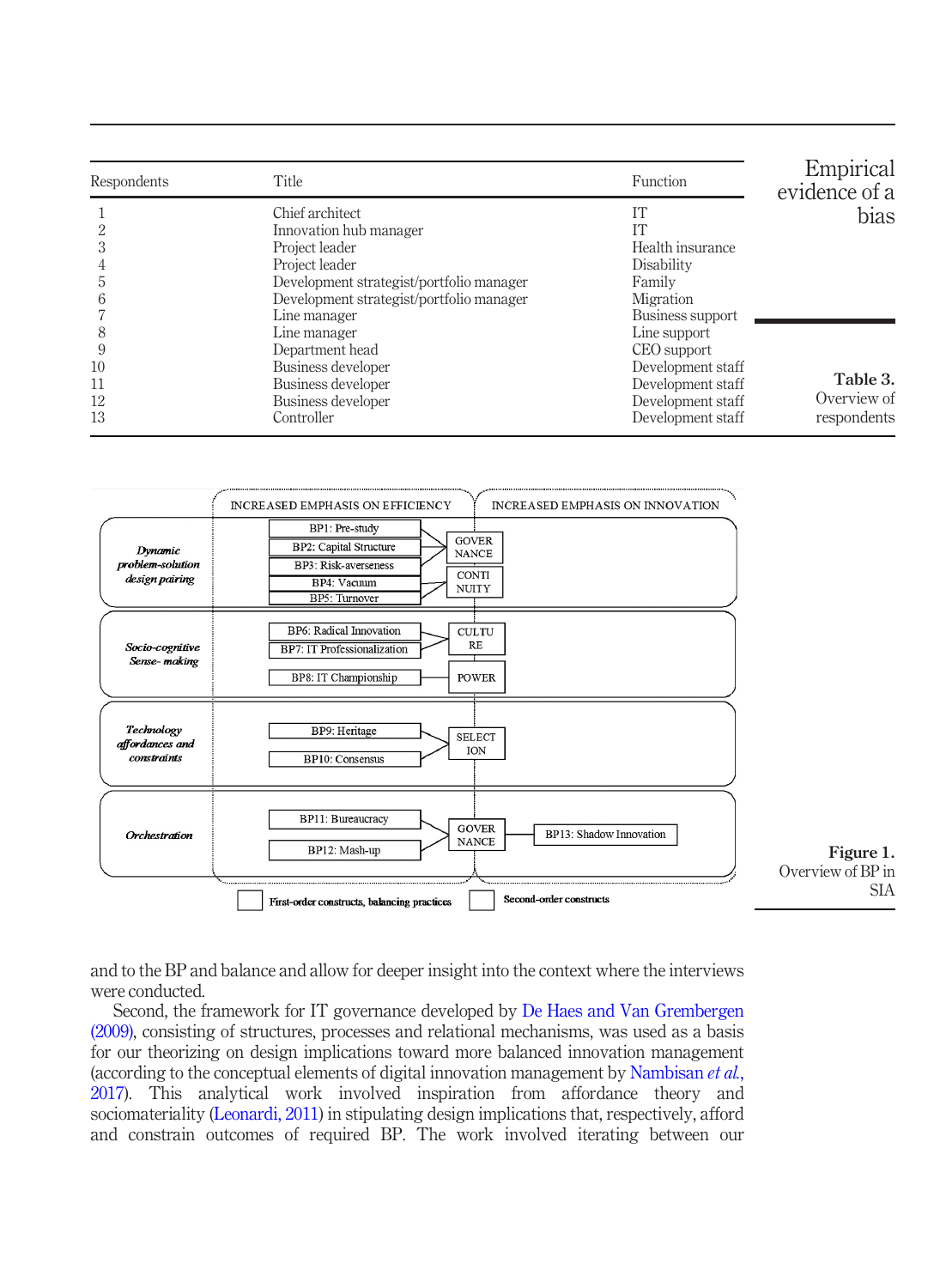interpretations of the findings and our analysis of the material, deriving implications for how presently efficiency-biased governance could be designed to better support balancing.

#### 4. Results: The balancing practices of the social insurance agency

In order for us to stay with the times and be relevant for our citizens, it is about fulfilling our mission. The state's value base and achieving the intentions of the politicians. And we should do this in an efficient manner. If we are to be able to do this in the future [...] and if we continue to solely pursue efficiency, then we will [...] become extremely cost-efficient, and extremely irrelevant [...] so we need to reallocate all the time, to innovation. Business developer.

As seen in the opening quote, the agency acknowledges the tensions and potential trade-offs between innovation and efficiency in digital initiatives. There is a sound understanding that this position is problematic and that a continued sole focus on efficiency will risk resulting in obsoleteness, i.e. that there is a need to rebalance toward increased innovation. The remainder of the results is structured following [Nambisan](#page-18-9) et al.'s (2017) four conceptual elements of digital innovation management, to create an overview of the BPs identified in the case.

# 4.1 Dynamic problem–solution design pairing

The BPs found within the dynamic problem–solution design pairing were identified as directed toward increasing the emphasis on efficiency. In terms of governance (i.e. processes, structures and relational mechanisms for control) as a second-order construct, the BPs involved an overemphasis on the role of pre-studies (BP1), a constraining capital structure (BP2) and a bloated risk averseness(BP3).

SIA is dominated by a highly evolved and intricate use of pre-studies that are compulsory before starting a formal project. The pre-studies are designed to identify potential risks involved in the projects and without these risks being deemed as acceptable the project will not be started. Instead, we saw numerous examples of project ideas that got stuck in a limbo of pre-study after pre-study.

 $[\ldots][\ldots]$  but that's the way they do it here, a lot of focus on the pre-study, that is a lot of analysis on the pre-study. You tend to get stuck here quite a lot [...] Innovation Hub manager.

The institutionalized use of pre-studies to avoid risk leads to all formally prioritized projects having to be geared toward achievable, risk-free and short-term benefits. This bloated riskaverseness creates an additional balancing toward efficiency rather than innovation, where innovation-related initiatives are avoided.

[...] [...] we can't start if we can't describe the benefits first and that is [...] for big innovation initiatives, that become highly theoretical. We do not really know until we have tried it in some form of proof-of-concept or in an innovation laboratory or something. We would need to do it, so it becomes like 'But let's go for the safe option'. This is something we can describe an effect for. Portfolio manager.

In addition to these two identified practices of balancing, the regulatory aspects of funding development initiatives become a third practice of balancing toward efficiency. According to the Swedish Government, all development initiatives have to be funded through loans. Because of this, it would have to be possible to turn the results of the initiatives into immaterial assets and include them in the balance sheet. In other words, the risk is impossible to handle without being non-compliant with accounting standards.

The biggest part (out of the development budget) is funded through loans, and then it is really important that this results in a productivity increase so that we get something out of it [...].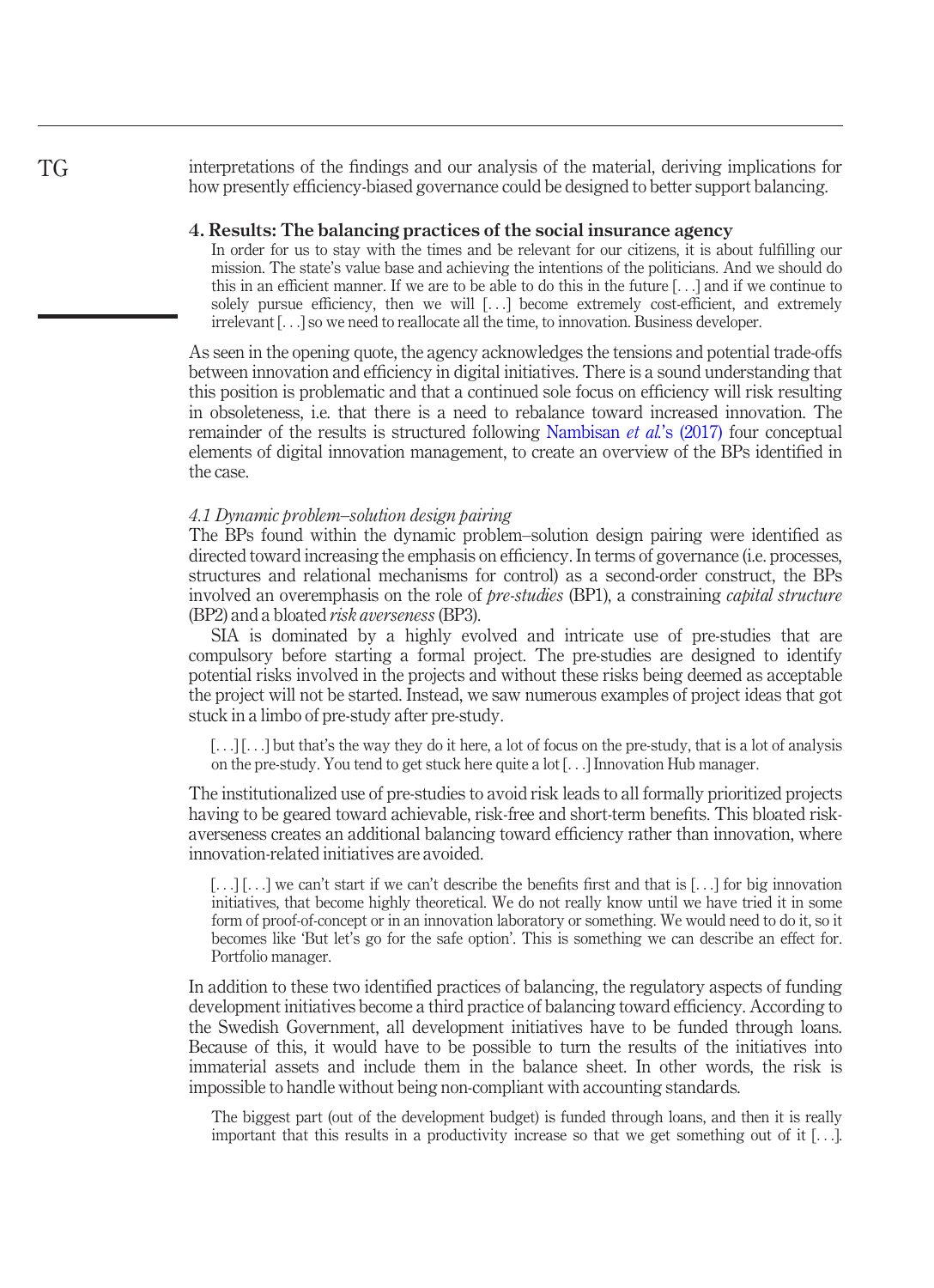Because it turns into a cost that we need to handle. And this has gotten a lot more focus during the last years [...] Well, how can we get a development plan in balance? We need to have a certain amount of financial revenue to get it in balance. Controller.

In terms of continuity (i.e. stable continuation of prerequisites for operations over time) as a second-order construct, the identified BPs involved a *vacuum* of political goals (BP4) and a high turnover of CEO/board (BP5). With SIA governed by letters of instruction from the Swedish Government, the agency receives annual additions to its tasks and responsibilities. At the same time, the constitution states that no new tasks and responsibilities may be added without additional funding being provided by the state. Hence, there is relative stability in terms of the tasks and responsibilities over time. In parallel with this, the government communicates more broadly in terms of overarching objectives for the Swedish public sector in general. Starting from 2015, the government has had the bold ambition to become the best in the world in using the benefits of digitalization. This has, unfortunately, not been amply translated into tasks and responsibilities for the individual agencies; hence, digitalization is necessary for the agencies to handle within the boundaries of their existing budgets.

You see, the Minister of Interior says that: 'now all the agencies should be digitalized' [...] I mean, I am not sure if that gets you motivated [...] Business developer.

As digitalization is supposed to be handled within the confines of the existing tasks, responsibilities and budget, the only available option for the agency lies through increased efficiency. Only through first making the necessary investments into increased efficiency can the agency free up the necessary capital to push for more innovation-oriented initiatives. Working on a yearly budget, this facilitation of innovation is basically impossible; hence, the vacuum of political goals becomes a balancing practice for increased emphasis on efficiency.

At the same time, the political system involves the political assignment of CEOs at the head of all agencies. With elections being every fourth year, this results in the average timespan for a CEO (and coincidentally also the board) being just under four years. This creates a situation where the overarching prioritization of the agency's focus (within the confines of the task and responsibility) will fundamentally change every four years. The relative short timespan creates a situation where innovation-oriented benefits will be hard to realize; hence, the CEOs will instead focus on short-term efficiency gains as their primary objective.

And depending on which CEO comes in they have different demands and desires in terms of how you delegate responsibility and how much control they wish to have themselves. I have experienced two CEOs. They have positive and negative sides, both of them. But primarily they are each other's opposites. My arms are not wide enough to describe those extremes. They are entirely different as people. With entirely different needs or desires in terms of scope of control. Line manager.

Related to [Nambisan](#page-18-9) *et al.* (2017), the existing BP directly counteract the dynamic problem– solution design pairing through solidifying the centralization of innovation activities. The boundaries of the innovation space are kept under strict formal control and the distribution of agency is deterred.

#### 4.2 Socio-cognitive sensemaking

The BPs found within the socio-cognitive sensemaking were identified as directed toward increasing the emphasis on efficiency. In terms of culture (i.e. the shared values, goals and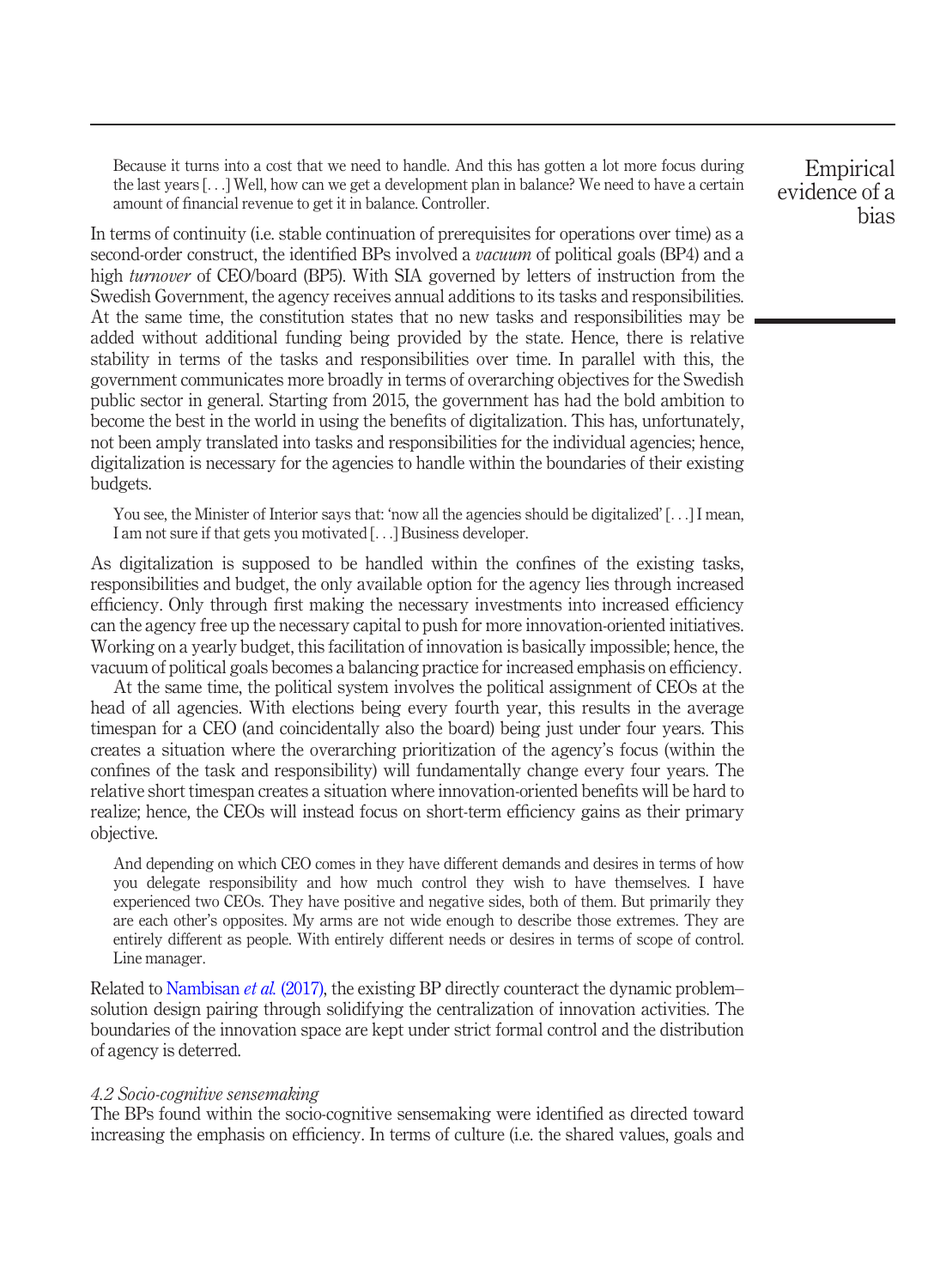practices of the organization) as a second-order construct, BPs involved a fear of radical innovation (BP6) and professionalized IT (BP7).

With the agency's budget funded through taxation, there is a core belief that the agency needs to handle its funds in a responsible manner. Risk, in this instance, is equated with doing something that falls outside the safeguarded mission of the agency, i.e. all explorative activities are deemed misaligned with the code of conduct. Experimentation becomes highly questionable for the organization.

Well, that we should have some sort of experimentation factory [...] Is that really what the SIA should be doing? [...] but that is really more of a political question [...] Controller.

In addition, the past couple of years has seen an increase in IT professionalization. This is explained as having been necessary to fill a void of order, alleviating a situation where there was a significant lack of control associated with IT costs and activities. The solution has been a significant and continuous formalization of IT governance and control, resulting in a situation where the organization and their demands, are being met by a highly professionalized IT staff, fundamentally following strict processes to counteract risk under the guise of increasing their level of professionality. At the same time, the IT staff lacks a fundamental understanding of the business that would be necessary.

We have a very strong IT organization. Competent, good, industrious, want and can do. Unfortunately, I guess some parts of the IT organization think that they understand the business to a much higher extent than what they actually do. Line manager.

This shift toward increased professionality with IT also has significant implications for the shift in power in the organization.

[...] [...] we have very weak knowledge in terms of IT development [...] and then you are in the hands of those that come with the suggestions. Line Manager.

The increased level of IT championship (BP8), partly as a consequence of lagging digital competence on the business side, leads to an increased emphasis on efficiency rather than innovation. With the IT organization solely measured on financial performance (efficiency), they will stack necessary investments in underlying infrastructure into the businessoriented projects. This further shifts the focus of the projects away from potential innovation to alleviating deficiencies in the underlying infrastructure.

We have shortages in competence when it comes to both governing and managing development on the business side, which results in IT stepping in and taking responsibility where they should not [...] Our biggest problem concerns IT sneaking in a platform change, a technology that drives development linked to the needs that they see. But if you do that tucked away in the overarching business development projects [...] I think we allocate much of the development budget on this type of technology debt [...] I would like it to be a little more transparent. Line manager

Related to [Nambisan](#page-18-9) et al. (2017), the BPs identified counteract the socio-cognitive sensemaking by cementing the functional units of the organization rather than acting for increased fluidity of boundaries for innovation. In terms of the innovation agency, this is centralized, counteracting distributed socio-cognitive sensemaking per design.

#### 4.3 Technological affordances and constraints

The BPs found within the technological affordances and constraints were identified as directed toward increasing the emphasis on efficiency. In terms of selection (i.e. patterns of

TG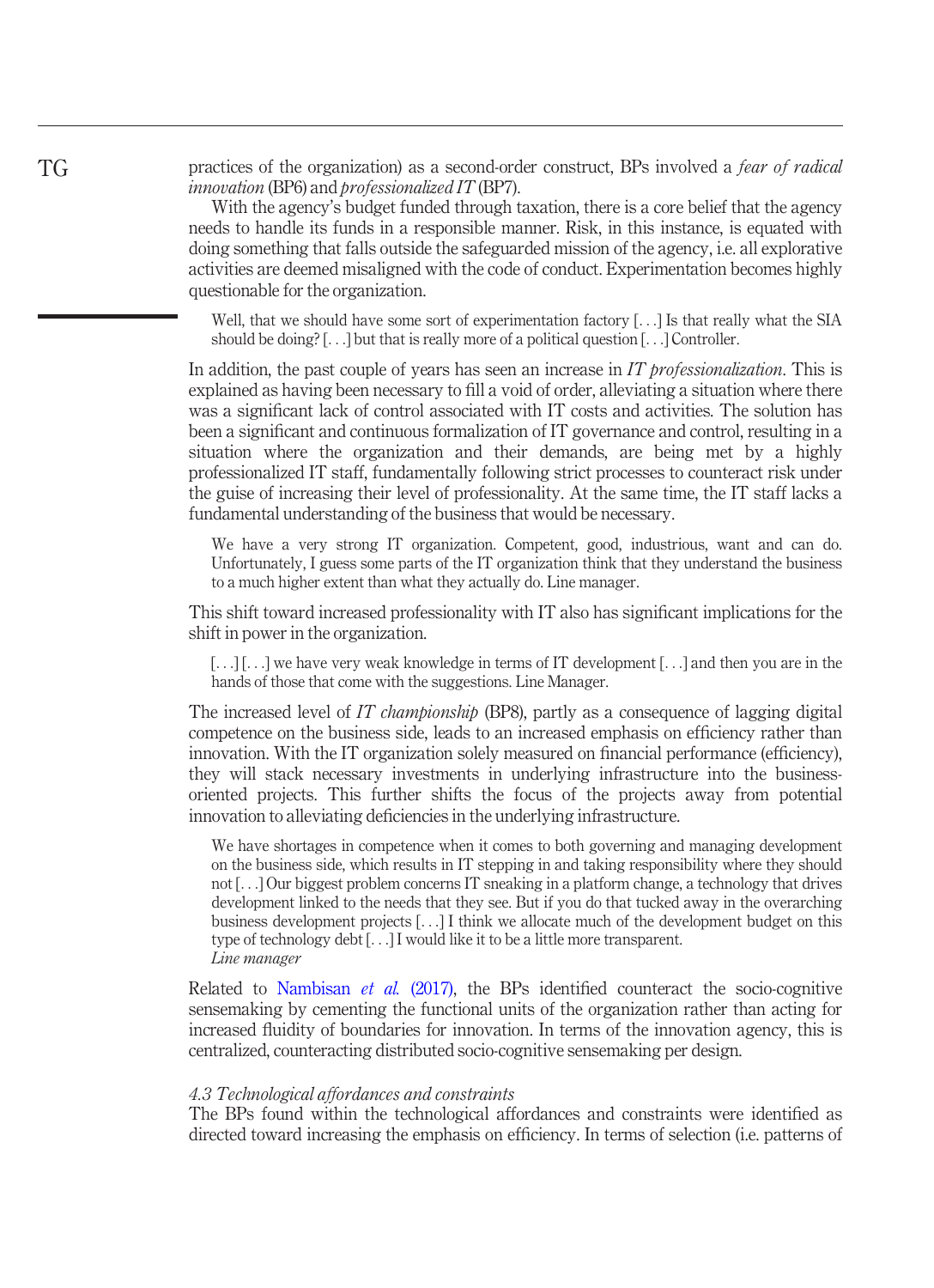how initiatives are selected) as a second-order construct, BPs involved a *constraining digital* heritage (BP9) and consensus (BP10).

SIA identifies that there is a high degree of short-sightedness in its identification and selection of new projects. One result of this is the continued deprioritization of infrastructural investments, where (as previously noted) changes in infrastructure are not treated as investments in their own right but bundled into existing projects.

January 1, there is still a lot to do until the new yearly period. So, it becomes very short-sighted and fidgety, and, if we consider that we have governed agencies like that for the past 20 years, the architecture is one bloody bowl of spaghetti, because we always need to go for the short-sighted solutions. Business developer.

This creates a situation where the emergence and modernization of infrastructure and architecture is treated ad hoc, resulting in a severely constraining and less than purposeful digital heritage. As the underlying logic of the lion's share of investments that get prioritized is one of increased efficiency, investments in modernizing the infrastructure cannot be amply handled in the existing setting.

In addition, there is an underlying feeling of innovation being risk-related not only solely in terms of the investments *ber se* but also politically. As seen in the quote below, the Innovation hub manager has struggled to push innovation at the expense of political cost. This creates a situation where potential innovation requires *consensus*, something that is difficult to achieve; hence, this leads to a constraint for new ideas and selections.

I have tried now, with two mobile apps already [...] the first nobody wanted, because you had stepped on the wrong toes [...] that made me learn. Everybody needs to be on board [...] but all can't [...] they would become too many [...] so many people will have issues when it is time for implementation. Innovation hub manager.

In relation to [Nambisan](#page-18-9) *et al.* (2017), the case illustrates the inability of the organization to handle the receding distinctions between processes and outcomes of innovation. The effect of not being able to do this, results in a continuous deprioritization of investments in infrastructure, with the results of growing constraints associated with the digital heritage. The need for consensus and the use of this as a foundational element in prioritization also counteracts innovation.

## 4.4 Orchestration

All BPs but one found within orchestration were identified as directed toward increasing the emphasis on efficiency. All practices were related to the second-order construct of governance and included bureaucratization (BP11), a mashup of development and maintenance (BP12) and *shadow innovation* (BP13). Out of these, shadow innovation comprises the sole innovation-focused balancing practice identified in the case.

The respondents all see themselves and the organization as poised in a stern bureaucracy. This bureaucracy does not limit itself to the delivery of services to the citizens but is also highly prevalent in the internal organization of functions such as digital development.

It can be that some managers dismiss suggested changes [...] but it can also be that our [development] processes are so bureaucratic that you lack the energy to hammer new suggestions through. Project manager

Here we see that the high level of formalization and the aspiration for the economically sound organization of development counteracts agility and, in turn, innovation. For an individual working in the organization, the bureaucracy counteracts change.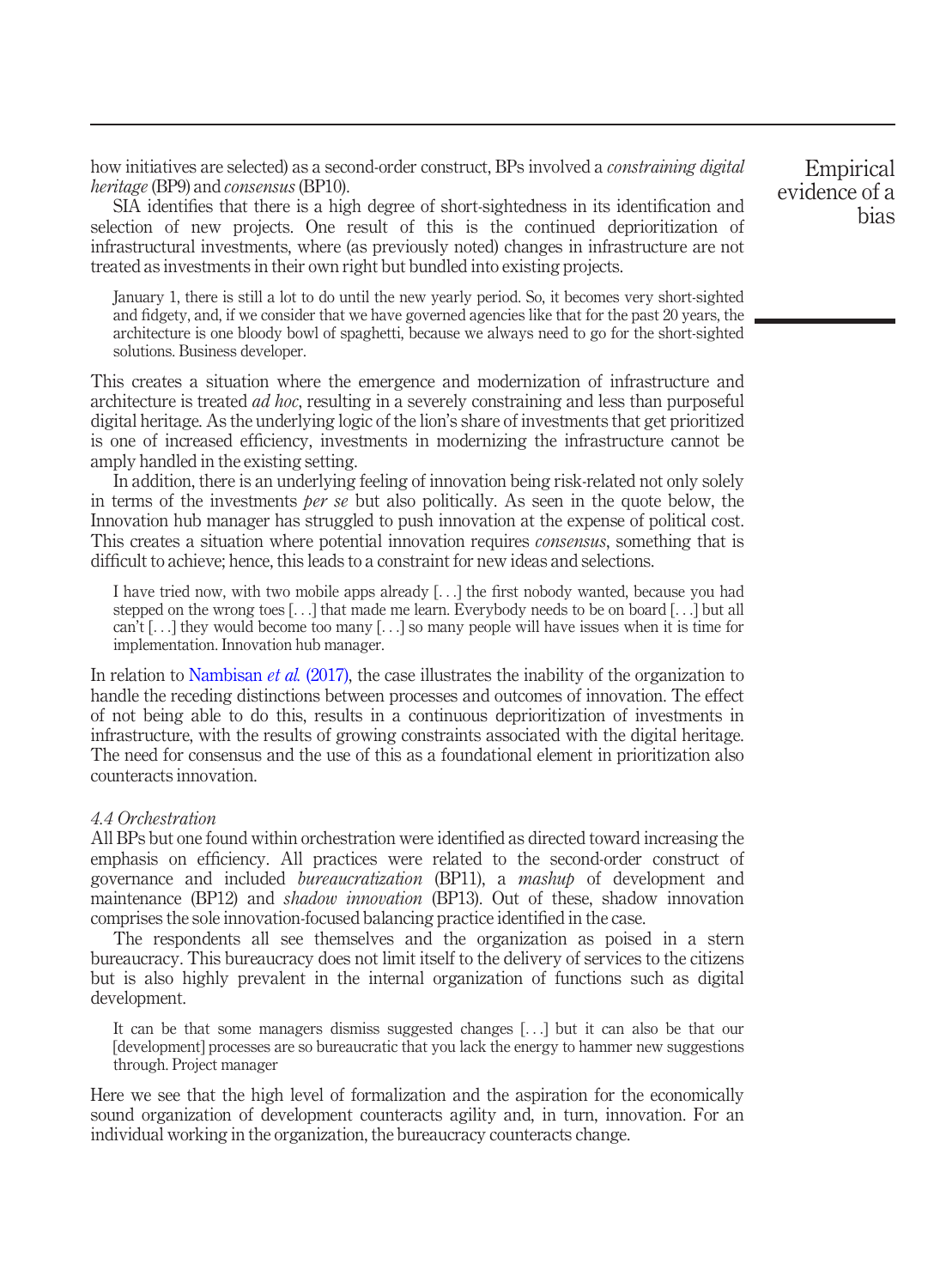In parallel with this, we found strong evidence of a significant bias toward efficiencyoriented projects. Increased efficiency is deemed as the primary rationale for new projects and as such the only legitimate and justifiable reason for initiating a new project.

Practically all projects are focused on efficiency effects, measuring FTEs. That hinders a lot if one is supposed to be innovative. Project manager

This precedence of increased efficiency over innovation is problematic, as the agency functions with a fixed annual budget for development. With an increased number of projects directed toward efficiency, the available funds for innovation projects are depleted. Hence, orchestration is set on a fixed path where innovation is made impossible provided the narrow confines of the development budget.

In addition to these issues of bureaucracy, the systems development and maintenance processes of the agency along with their funding, resulting in a situation where development is neither defined nor allowed. The result of this is that corrective maintenance, compliance and other aspects traditionally related to maintenance are pushed into the development budget as sub-projects for development projects. Further, as these activities are devoid of innovation (i.e. focused on exploiting existing opportunities) they steal resources from the development budget when they should have been part of the maintenance budget.

[...] [...] it is pure maintenance to update that service [...] that is not development. But since we have a funding model that says it is development, then we believe it is development. Portfolio manager

In other words, the inability to delineate and isolate maintenance from development results in a balancing practice directed toward increased efficiency.

In contrast with the aforementioned BPs directed toward increased efficiency over time, we also identified a single balancing practice for increased innovation. We refer to this balancing practice as shadow innovation, as it captures unsanctioned innovation activities conducted in the organization.

It becomes a bit like guerilla warfare [...] IT-departments have always found cool, good things, and it easily becomes technology-driven [...] it is shadow innovation [...], Business developer.

As described in the quote above, said activities are often technology-driven and poised in the organization as a form of guerrilla tactics. The rationale is that the existing governance does not cater to (either through lacking agility or lacking resources) swift actions that explore new opportunities in a dramatically changing technological landscape.

One cannot have an innovation budget [in the public sector] and say that we get nothing out from 80% but this 20 % will become so bloody good. It is not possible. So, risk acceptance is zero, and how does that then result in innovation? Then the IT department needs to do a lot of things under the radar. Business developer.

With the existing governance geared toward efficiency rather than innovation, the agency's actors need to act under the radar, i.e. in the shadows of control to facilitate innovation. As described above, the inability of the organization to handle risk becomes the driving force for shadow innovation. The inability of accepting risk, with the risk being equated with the height of innovation, also becomes an inability to pursue innovation. With the coworkers understanding that innovation is necessary for the long-term relevance of the agency, they will pursue other avenues to achieve innovation.

In relation to [Nambisan](#page-18-9) *et al.* (2017), shadow innovation acts as an informal control in orchestrating digital innovation. With bureaucracy and a mashup of the development process counteracting digital innovation (in the form of distributed agency etc.), it also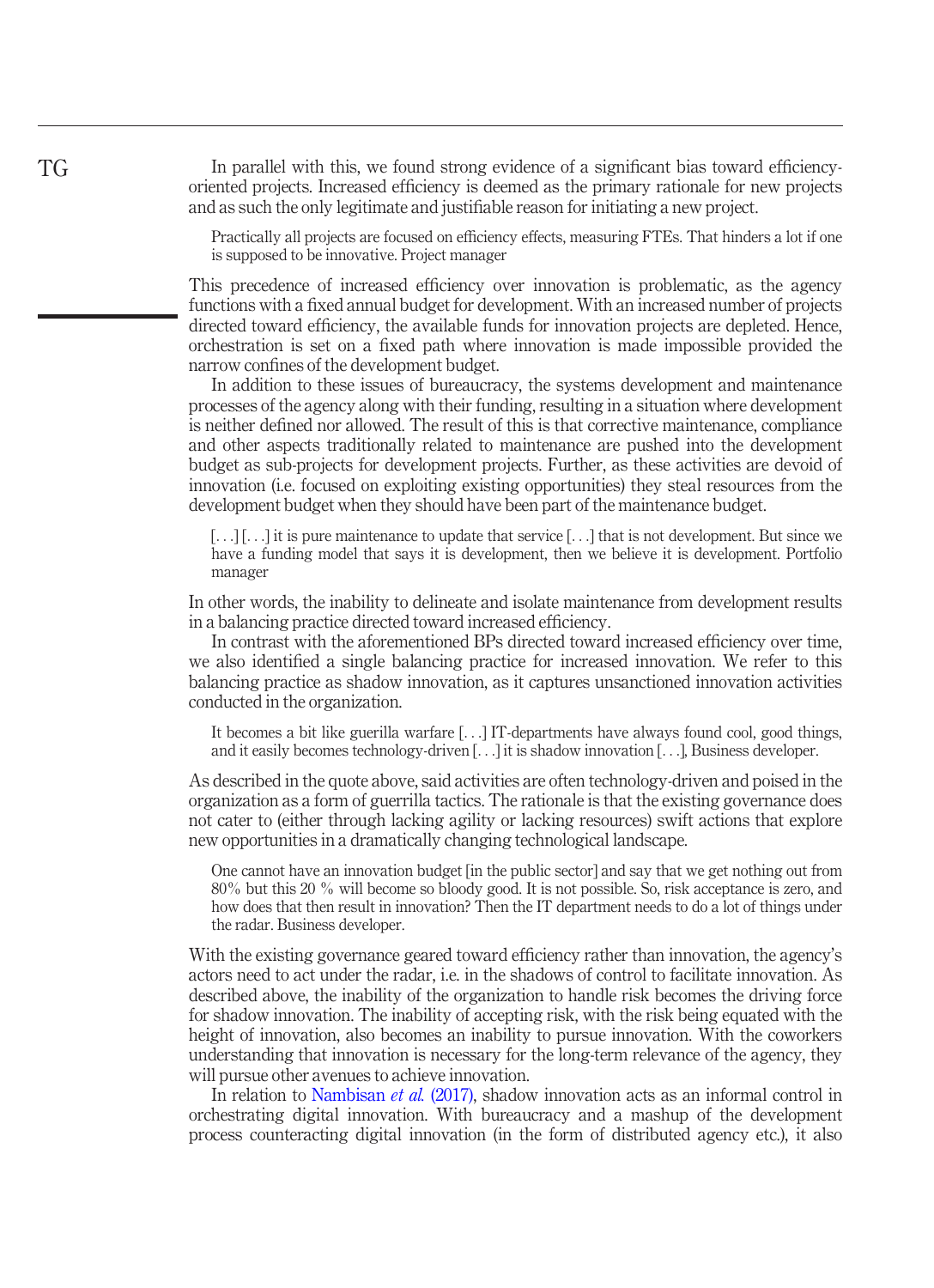drives the existence of shadow innovation. With shadow innovation being a response to the high level of formalization in the digital development process, this response in shifting from formal to informal control requires additional attention.

# 5. Discussion

[Figure 1](#page-6-1) contains a summary of the identified first and second-order constructs, i.e. the BPs identified in the case.

What emerges from the findings is a set of BPs geared toward increasing the emphasis on efficiency at the expense of innovation. In other words, all but one of the identified BPs counter-act the strive for increasing the emphasis on innovation within the public sector, challenging the notion of digital ambidexterity and foreboding a continuous increase of efficiency.

#### 5.1 On the dearth of balancing for innovation

As noted in the results, all but one of the identified BPs were found to be geared toward an increased emphasis on efficiency rather than innovation. As noted by [Mergel](#page-18-5) *et al.* (2018), this may constitute a fundamental challenge for organizations experiencing a need for increased innovation capabilities. In relation to previous studies by [Zimmermann](#page-19-6) et al.  $(2018)$  and [Luger](#page-18-4) et al.  $(2018)$ , the focus is not on the shift between different modes (exploit/ explore), but rather on a continual balancing. The discussion is organized following the conceptual elements as identified in [Nambisan](#page-18-9) et al. (2017), presented in [Table 1](#page-3-0).

In terms of the dynamic problem–solution design pairing (i.e. the management of digital innovation involving heterogeneous and iterative refinement of problem–solution pairings), the findings show that the BPs were related to governance and continuity. Governanceinvolved BPs associated with existing legislation related to capital structure, translated into a necessity for pre-studies to mitigate all risk from the prospective digital initiatives. These practices push the balance into an increased emphasis on efficiency rather than innovation, where significant hurdles for innovation are put in place by governance and regulation. To complement these BPs, notions related to a lack of continuity driven by high CEO turnover and a vacuum of long-term political goals additionally push the balance toward increased emphasis on efficiency. Hence, dynamic problem-solution design pairing is counteracted by existing governance and a lack of continuity.

In terms of the socio-cognitive sensemaking (i.e. the shared cognition and joint sensemaking, often facilitated by narratives infused in digital artefacts), culture and power distribution drive a continuous focus on efficiency rather than innovation. With a strong culture that equates radical innovation with a less than conscientious handling of tax funds, balancing pushes for continuous improvement (efficiency) rather than innovation. In addition, a growing professionalization of IT has resulted in a shift away from risk-taking to risk-mitigation, where the IT professionals have created governance that will push risk to other sides of the organization rather than the IT department [\(Magnusson and Bygstad,](#page-18-18) [2013\)](#page-18-18). This results in an uneven power distribution, where the business side is subject to IT governance rather than agents in it. The uneven distribution of power results in the organization accepting a balancing toward efficiency, as it mitigates risk.

In regard to technology affordances and constraints (i.e. the context-sensitive manner in which technology yields different outcomes), selection drives an increased emphasis on efficiency. The constraining digital heritage in the form of existing infrastructure is laden with path-dependencies and lock-in effects [\(Rolland](#page-19-16) *et al.*, 2018) and existing governance acts to push any attempt at modernization to an *ad hoc* basis. This results in most types of foundational investments in infrastructure being squeezed into existing projects under the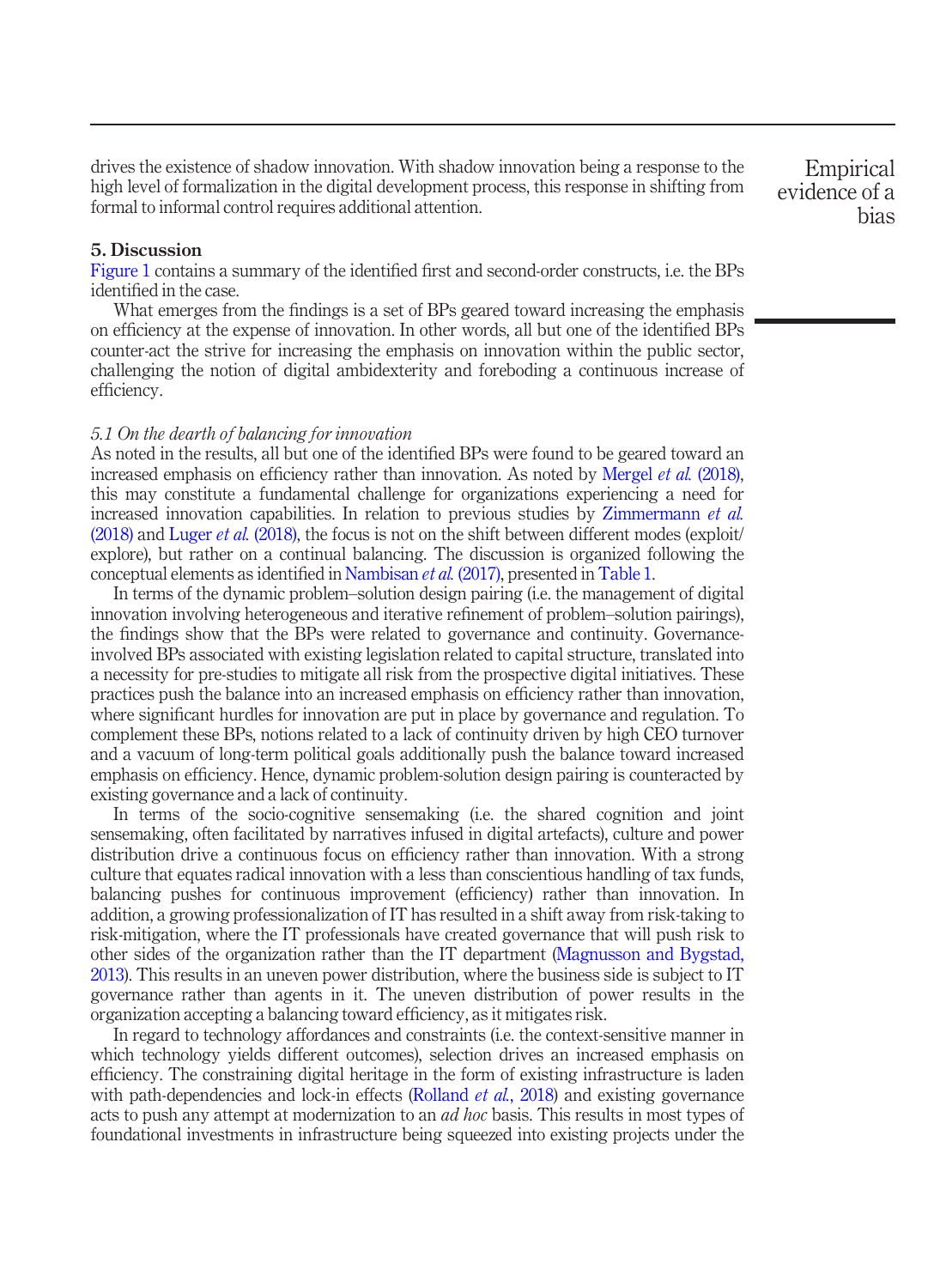guise of necessary prerequisites for the project, instead of treated as long-term investments into a more flexible infrastructure [\(Janssen](#page-17-18) *et al.*, 2009). In parallel with this is the practice of consensus, where adoption and benefits realization of a digital initiative is dependent upon a political process of getting everybody onboard, similarly shifts the emphasis to efficiency. With the decentralization of mandate over adopt/discard to middle management, this can be seen as problematic for the purposive diffusion of innovations in the organization. The result is the aforementioned decentralization of mandate that without appropriate governance, risks acting counter-productively for innovation.

In terms of orchestration (i.e. problem–solution matching as a micro-foundation of digital innovation), governance acts to increase the emphasis on both efficiency and innovation. Orchestration is enacted in a context of bureaucracy, where the current organization and governance of the development function directly pushes an increased emphasis on efficiency. The development function is poised in a high level of formal control, with fixed budgets and without clear strategic objectives for balancing between efficiency and innovation. This results in the process of development being non-adaptive and primarily focused on achieving efficient development. This operational excellence approach to development may to some extent be necessary, but invariably counteracts aspirations for adaptive governance [\(Janssen and van der Voort, 2016\)](#page-17-7), particularly when combined with the mash up practice where development and maintenance are convoluted.

In addition, we also found evidence of a singular practice for increased innovation. Coworkers in the organization have a general understanding of the necessity for innovation and given the existing governance setup, they shift to activism [\(Selander and Jarvenpaa,](#page-19-10) [2016](#page-19-10)) to achieve said innovation. We refer to this balancing practice as shadow innovation (see also [Magnusson](#page-18-11) et al., 2020), as it is unsanctioned and happens in the shadows of control. It is not an example of a confrontation strategy ([Janssen and van der Voort, 2016\)](#page-17-7), but more a manner in which the coworkers can achieve limited and unscalable innovation within the current governance configuration. The downsides to this lie in the non-scalability and inefficiency through redundancy, i.e. an inability to find synergies and economies of scale in the distributed initiatives. As they are not made visible in the organization (outside of the department where they are conceived), they constitute a drain on resources.

The identified BPs within the conceptual categories of [Nambisan](#page-18-9) et al. (2017) become entry-points for design-recommendations for governing digital ambidexterity, as we will address in the following chapter.

#### 5.2 Design recommendations for governing digital ambidexterity in the public sector

As the opening quote of the result section illustrates, agencies are poised in the contortionist position of catering both to efficiency and innovation simultaneously. To concretize such strive for digital ambidexterity, we argue that adaptive governance is necessary. [Table 4](#page-14-0) contains a summary of the adaptive governance mechanisms, logically derived from the BP identified in the case study.

As seen in [Table 4](#page-14-0), the adaptive governance advocates a break with existing governance practice (particularly the recently proposed liberal model of IT governance as found in Leclercq–[Vandelannoitte and Emmanuel, 2018\)](#page-18-19). In terms of structures, the shift to a decentralization of innovation hinges on the colocation and job rotation of individuals involved with innovation activities, as well as the increased employment of externalized innovation practice. To facilitate scaling and to avoid suboptimization of the innovation outcomes, this places emphasis on the structures in place for adopting innovation outcomes. This corresponds to the strategies of self-organization and public–private strategies as presented in [Janssen and van der Voort \(2016\).](#page-17-7)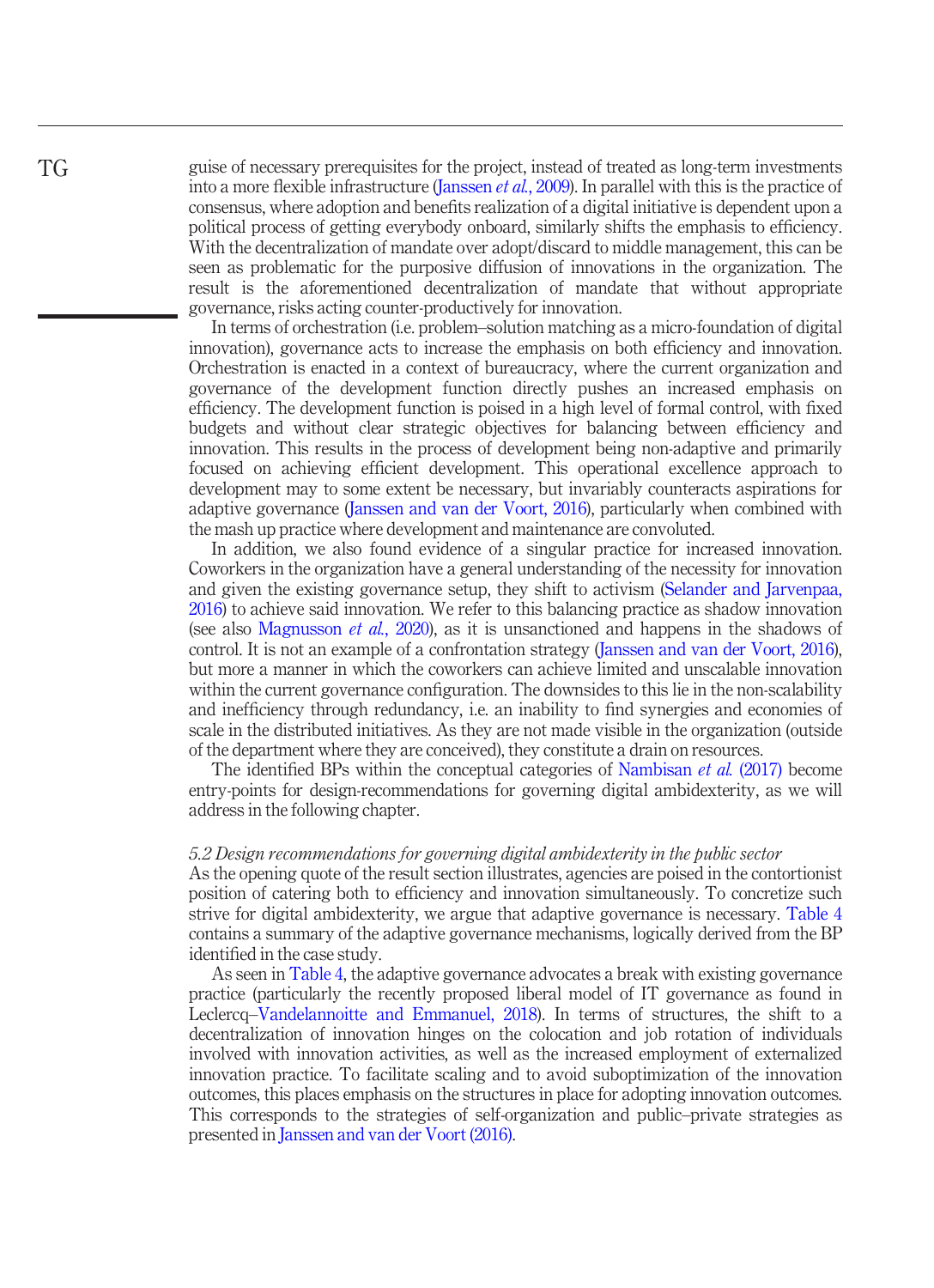<span id="page-14-0"></span>

| Conceptual<br>element                             | <b>Identified BPs</b>                                                                                                      | Structures that<br>$\left[\ldots\right]$                                                                                                                                                                     | Adaptive governance mechanisms<br>Processes that $[\ldots]$                                                                                                                                                                                          | Relational<br>mechanisms that $[\ldots]$                                                                                                                                                                                                                             | Empirical<br>evidence of a<br>bias                                                                           |
|---------------------------------------------------|----------------------------------------------------------------------------------------------------------------------------|--------------------------------------------------------------------------------------------------------------------------------------------------------------------------------------------------------------|------------------------------------------------------------------------------------------------------------------------------------------------------------------------------------------------------------------------------------------------------|----------------------------------------------------------------------------------------------------------------------------------------------------------------------------------------------------------------------------------------------------------------------|--------------------------------------------------------------------------------------------------------------|
| Dynamic<br>problem-<br>solution<br>design pairing | Vacuum,<br>turnover, pre-<br>studies, capital<br>structure and risk<br>averseness                                          | Afford:<br>decentralization of<br>innovation and<br>dialogue with<br>transparency<br>Constrain:<br>centralization and<br>formalized<br>internal<br>procurement of<br>innovation(s)                           | Afford: analytical<br>separation of<br>efficiency/innovation<br>in terms of processes<br>for investment<br>evaluation.<br>prioritization and<br>benefits realization<br>Constrain: blurring of<br>boundaries between<br>innovation and<br>efficiency | Afford: participation<br>of both internal and<br>external stakeholders;<br>empowerment of<br>individuals not<br>originally perceived<br>as involved in<br>innovation<br>Constrain:<br>exclusiveness and<br>specialization/<br>division of labor                      |                                                                                                              |
| Socio-<br>cognitive<br>sensemaking                | IT championship,<br>radical innovation<br>and<br>professionalized<br>IT                                                    | Afford: co-location<br>of individuals<br>with different<br>perspectives on<br>the organization<br>and its purpose, as<br>well as technology<br>Constrain:<br>functional<br>isolation and<br>simplification   | Afford: create shared<br>cognition and co-<br>created narratives<br>regarding successful<br>(and unsuccessful)<br>innovation initiatives<br>Constrain: the hiding<br>of failures and<br>initiatives that may be<br>deemed less<br>successful         | Afford: dissemination<br>of narratives both<br>within and outside the<br>organizational<br>boundaries<br>Constrain:<br>hierarchically induced<br>reporting structures<br>aimed at monitoring<br>and control                                                          |                                                                                                              |
| Technology<br>affordances<br>and<br>constraints   | Risk averseness,<br>scaling,<br>development<br>processes and<br>digital heritage                                           | Afford: re-use and<br>scaling of digital<br>innovations<br>previously<br>developed within<br>or outside the<br>organizational<br>boundaries<br>Constrain:<br>tendency for "not<br>invented here"<br>syndrome | Afford: the<br>identification and<br>selection of digital<br>innovation candidates<br>for scaling<br>Constrain: risk-<br>averseness for<br>incorporating and<br>scaling existing<br>technologies into new<br>solution space<br>Redundancies          | Afford: dialogue<br>between the<br>innovation vs<br>efficiency activities<br>that cater to<br>institutionalized<br>learning<br>Constrain: sub-<br>optimal incentives<br>that lead to<br>disenfranchising of re-<br>use                                               |                                                                                                              |
| Orchestration                                     | Mesh,<br>development<br>overload,<br>governance<br>overload,<br>centralization,<br>formal control,<br>shadow<br>innovation | Afford:<br>externalization of<br>sourcing of<br>innovation<br>Constrain:<br>increased<br>transaction – and<br>coordination costs<br>for external<br>sourcing of ideas                                        | Afford: dynamic<br>matching of supply<br>and demand of ideas<br>and innovation<br>Constrain:<br>Transactional<br>perceptions of<br>commoditized<br>innovation                                                                                        | Afford: distinction<br>between value co-<br>creation and capture,<br>with clear<br>demarcations of<br>responsibility and<br>formalism<br>Constrain: blurring of<br>co-creation/capture<br>and consummate<br>responsibility tied to<br>single individual/<br>function | Table 4.<br>Design<br>recommendations for<br>governing digital<br>ambidexterity<br>derived from the<br>study |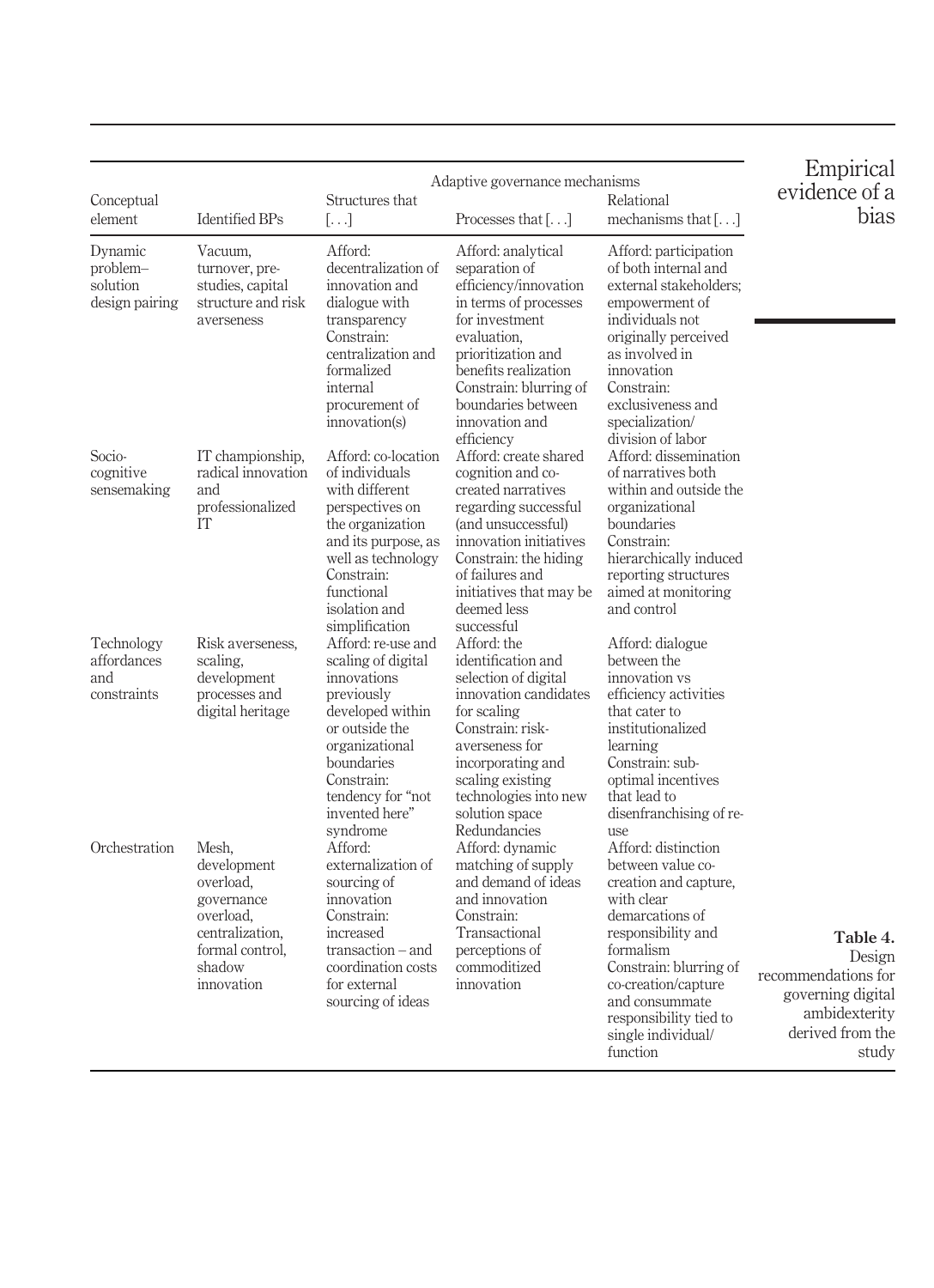In terms of processes, the analytical separation of efficiency and innovation is manifested in increased pluralism for investment prioritization, benefits realization and investment evaluation. Instead of trying to squeeze innovation initiatives into templates designed according to the efficiency logic, this requires new models and methods to be developed. At the same time, the analytical distinction between efficiency and innovation creates the basis for both shared understanding and, as a consequence thereof, narratives [\(Nambisan](#page-18-9) *et al.*, [2017](#page-18-9)).

Regarding the relational mechanisms, the increased pluralism of both approach and sourcing (increased externalization) is mirrored into an increased number of stakeholders involved in governance. This requires a purposive distinction between value creation and value capture, as well as inclusion and empowerment of previously dispossessed individuals and actors, to adequately govern. In response to [Wang](#page-19-3) *et al.* (2018), this perspective on value creation/capture may be used as a basis for identifying relevant stakeholders for more collaborative and inclusive governance. In relation to [Janssen and van der Voort \(2016\),](#page-17-7) the increased emphasis on digital innovation increases the scope of stakeholders; hence, it calls for new ways in which to identify these to mobilize them.

This dynamic balancing will not, however, come without an associated cost. Said cost is primarily manifested in expected decreased efficiency gains for the public sector. In a situation where the dominant logic was one of exploitation (i.e. the traditional), all digital initiatives would at least in theory be coupled with efficiency gains. In a world where digital options are increasingly necessary ([Sandberg](#page-19-17) et al., 2014; [Rolland](#page-19-16) et al., 2018), future relevance for the public sector comes at a cost. In this perspective, governance needs to be stable enough to withstand simplified notions of short-term efficiency that will run the risk of down-prioritizing future benefits. The shift proposed in line with [Nambisan](#page-18-9) et al. (2017) and [Janssen and van der Voort \(2016\)](#page-17-7) will need to be robust, i.e. it should not be handled through interim and temporary configurations. The implications of this are substantial for the redesign of governance in a system that displays a low level of adaptability over time [\(Lapsley and Wright, 2004\)](#page-18-20) and in light of ambidexterity design, which reportedly have been geared toward temporary solutions [\(Birkinshaw](#page-17-10) et al., 2016; [Cannaerts](#page-17-9) et al., 2019).

### 5.3 Conclusion

The balancing practices in the public sector display a bias toward increased efficiency at the expense of innovation. Out of all identified balancing practices only one (shadow innovation) was found to increase the emphasis on efficiency rather than innovation. With the reportedly increased need for digital innovation capabilities in the public sector, as a response to increased environmental dynamism through digitalization, the identified bias is a substantial hinderance for digital ambidexterity in the public sector. To alleviate this shortcoming, this study proposes a set of logically derived adaptive governance mechanisms in line with [Nambisan](#page-18-9) et al. (2017) and [Janssen and van der Voort \(2016\)](#page-17-7). We argue that said changes in governance for increased digital ambidexterity need to be robust and need to coexist with the prevailing bureaucracy and formal governance as argued to be a hinderance to agility by [Mergel](#page-18-5) et al. (2018).

Our study has three main implications for research. In line with [Mergel](#page-18-5) et al. (2018) and [Janssen and van der Voort \(2016\)](#page-17-7), we believe that our identification of BPs and particularly the bias in said BPs, offers a fruitful avenue for future research. Through empirically identifying and analyzing the BPs, we hope that this will be followed by additional empirical research into ambidextrous BP within the public sector. Here, our findings stand in contrast with those of Luger *et al.* [\(2018\)](#page-18-4), where the notion of rebalancing involves a shift from exploration to exploit (or vice versa). Instead, we propose a gradual balancing, continuous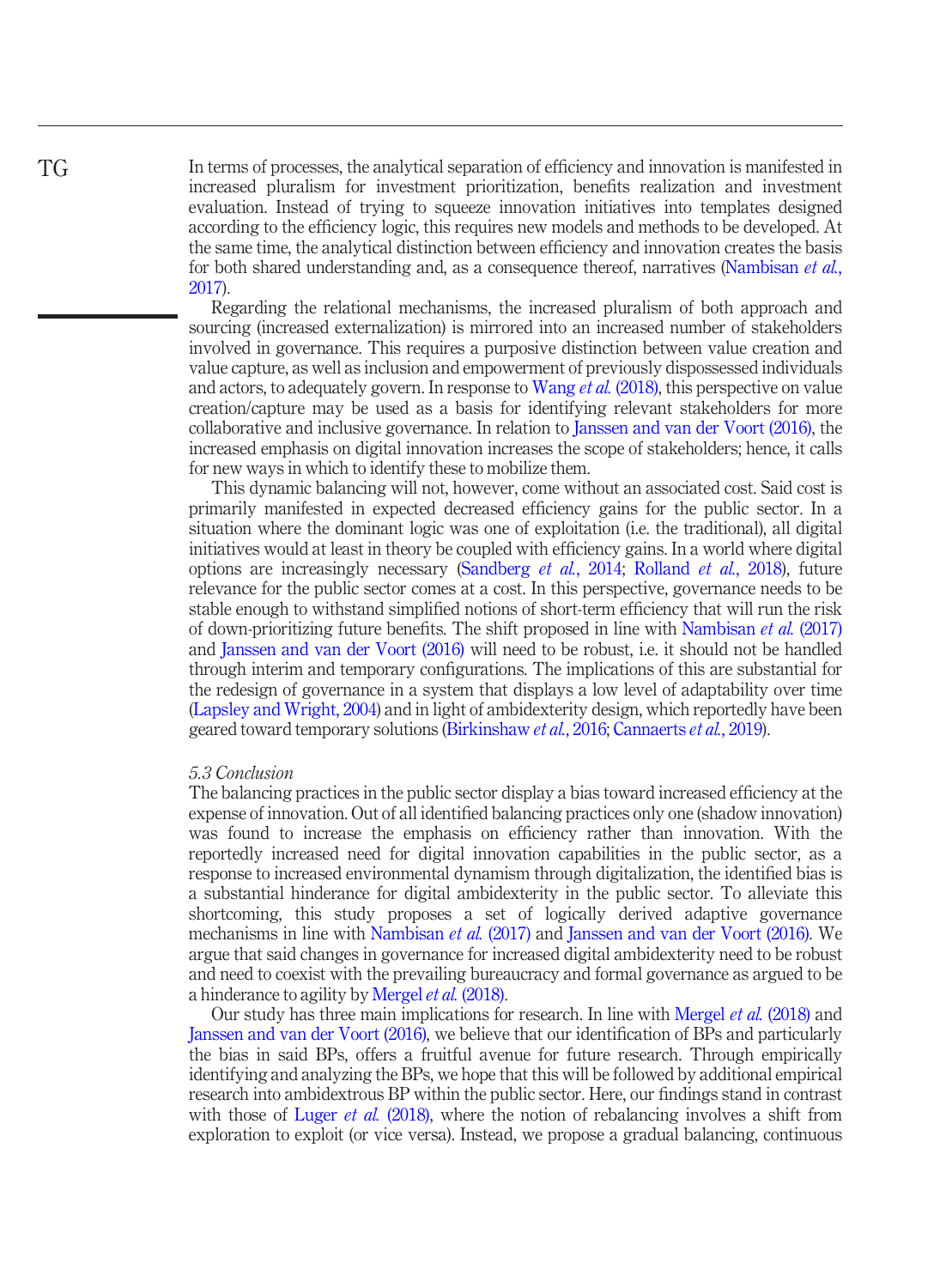over time. Second, we see the analytical equation of exploration with innovation and exploitation with innovation inspired by Benner and Tuschman (2003) as particularly valuable for future research. Through this discriminate handling of efficiency and innovation, research is provided with a method of inquiry that allows for an analysis of activities and a link between said activities and resources. This holds the possibility of creating a more in-depth analysis of alternate data sets such as discretionary budgets et cetera to drive findings within organizational ambidexterity. Third, our findings offer a means through which we can increase our understanding of the coexistence of bureaucracy and adaptive/agile governance as identified by [Mergel](#page-18-5) *et al.* (2018). The BPs exist and offer a potential explanation to both the lag and path-dependencies within the increased adoption of agile practices within the public sector. Our study may be considered a step toward a more nuanced understanding of the constraints for agility within the public sector.

The main practical implication of the present research is that it points public sector executives (e.g. Chief Information Officers, Chief Digital Officers) involved in the design of governance for the digital toward implementing a conceptual separation of initiatives within the two logics, along with methods, tools and frameworks for management. This includes but is not limited to creating new business case and benefits realization methodologies for the digital innovation logic, as well as dual processes for investment prioritization, i.e. to some extent pursuing structural ambidexterity [\(Raisch and Birkinshaw, 2008](#page-18-0)) in a more robust nature where this is associated with changes in governance. It is our belief that this change in governance design will allow for more digital innovation happening within the public sector and the sector as a whole becoming more adept in creating digital services that are deemed relevant for the citizens. Through this, we see that increased capabilities for digital innovation may hold the keys to the increased relevance of public sector actors for society as a whole.

Our study also has two implications for policy. First, the proposed conceptual delineation of the two existing digital logic needs to be mirrored in the policy. Our findings suggest that dual logics require distinct capabilities and the ability of the organization to know, which capabilities to activate when. With the public sector being relatively highly regulated, said regulation needs to provide the basis for this conceptual delineation. Our work within this field has so far resulted in the introduction of the equation of digitalization with the balancing of efficiency and innovation in the SALAR national digital strategy ([www.skr.se,](#page-19-18) [2020\)](#page-19-18). Second, the existing legislation and its interpretation in regard to funding of digital initiatives need to be amended. At present, we see the recommendation and practice of funding digital initiatives through loans as enforcing risk averseness, diminishing digital innovation or pushing it to the shadows of control. The rationale for this is the necessity for balance sheet inclusion of digital initiatives, which invariably decimates the acceptable risk. This answers the call from [Hong and Lee \(2018\)](#page-17-6) in terms of adaptive policymaking.

Our study has at least one main limitation. The empirical selection of a single case of a large government agency in Sweden is limiting the generalizability of the findings. Despite us not aiming for statistical generalizability but rather theorizing from our observations in a single case, the particularities of Sweden (a politically stable country with a high level of digital maturity) and the size of the agency (large, i.e. destined to be more bureaucratically governed and in need of more economies of scale, i.e. efficiency) decrease the representativeness of the particular results ([Bannister, 2007\)](#page-17-19) addressing the efficiency bias. However, we assert that our theorizing involves a good possibility to continue with similar studies on ambidextrous BPs in other organizations.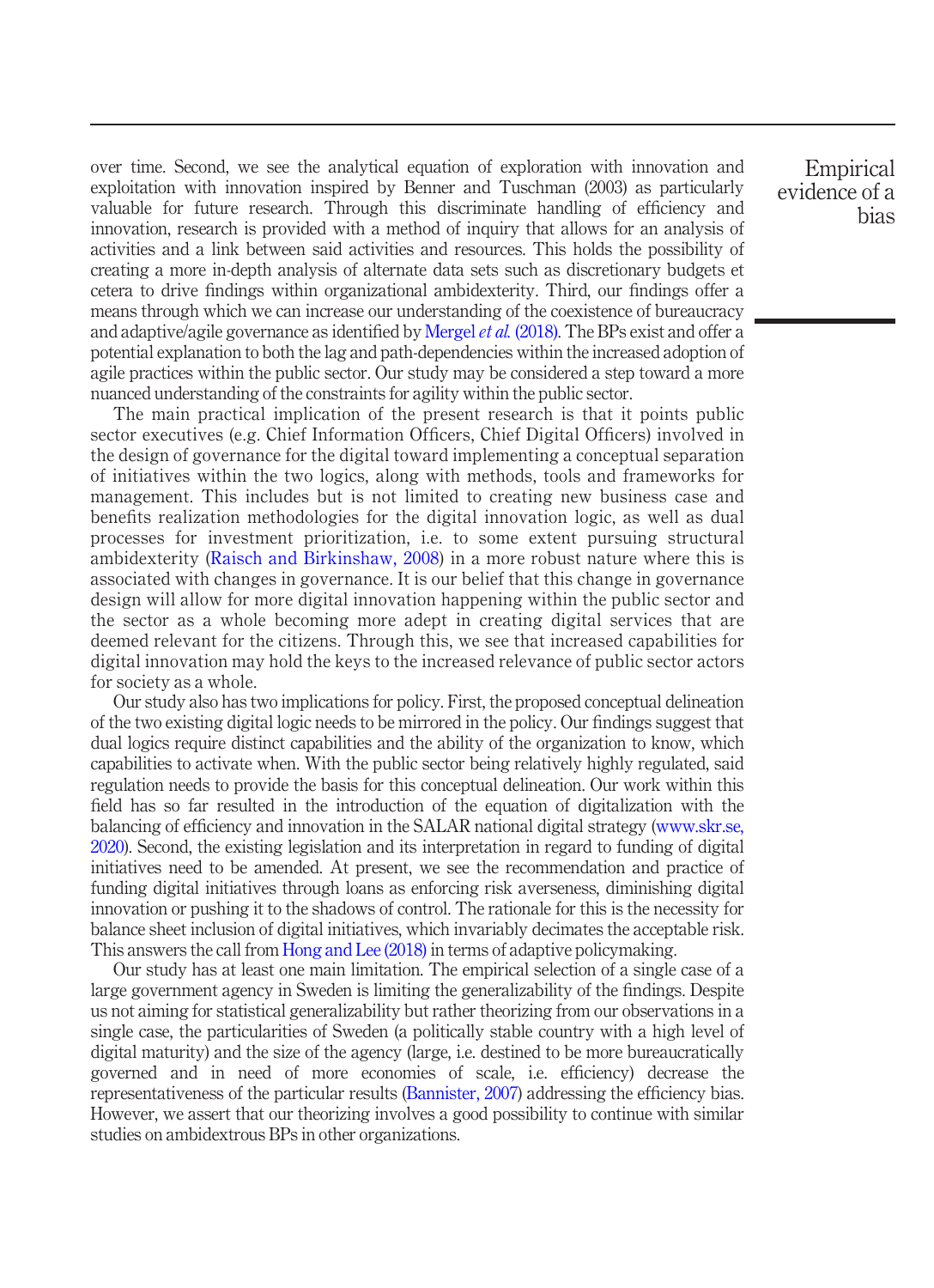#### References

TG

- <span id="page-17-16"></span>Aronson, J. (1995), "A pragmatic view of thematic analysis", The Qualitative Report, Vol. 2 No. 1, pp. 1-3.
- <span id="page-17-13"></span>Ask, U., Magnusson, J. and Nilsson, A. (2015), "A Mbidexterity and paradexterity: a typology of IT governance contradictions", AMCIS Conference proceedings, Puerto Rico.
- <span id="page-17-19"></span>Bannister, F. (2007), "The curse of the benchmark: an assessment of the validity and value of egovernment comparisons", International Review of Administrative Sciences, Vol. 73 No. 2, pp. 171-188.
- <span id="page-17-3"></span>Benner, M.J. and Tushman, M.L. (2003), "Exploitation, exploration, and process management: the productivity dilemma revisited", Academy of Management Review, Vol. 28 No. 2, pp. 238-256.
- <span id="page-17-4"></span>Birkinshaw, J. and Gibson, C. (2004), "Building ambidexterity into an organization", MIT Sloan Management Review, Vol. 45, pp. 47-55.
- <span id="page-17-10"></span>Birkinshaw, J., Zimmermann, A. and Raisch, S. (2016), "How do firms adapt to discontinuous change? Bridging the dynamic capabilities and ambidexterity perspectives", California Management Review, Vol. 58 No. 4, pp. 36-58.
- <span id="page-17-14"></span>Burgelman, R.A. (2002), "Strategy as vector and the inertia of coevolutionary lock-in", Administrative Science Quarterly, Vol. 47 No. 2, pp. 325-357.
- <span id="page-17-9"></span>Cannaerts, N., Segers, J. and Warsen, R. (2019), "Ambidexterity and public organizations: a configurational perspective", Public Performance and Management Review, Vol. 43 No. 3, pp. 1-25.
- <span id="page-17-17"></span>De Haes, S. and Van Grembergen, W. (2009), "An exploratory study into IT governance implementations and its impact on business/IT alignment", *Information Systems Management*, Vol. 26 No. 2, pp. 123-137.
- <span id="page-17-0"></span>Ekbia, H.R. and Nardi, B.A. (2017), Heteromation, and Other Stories of Computing and Capitalism, MIT Press.
- <span id="page-17-12"></span>Farjoun, M. (2010), "Beyond dualism: stability and change as a duality", Academy of Management Review, Vol. 35 No. 2, pp. 202-225.
- <span id="page-17-5"></span>Gibson, C.B. and Birkinshaw, J. (2004), "The antecedents, consequences, and mediating role of organizational ambidexterity", Academy of Management Journal, Vol. 47 No. 2, pp. 209-226.
- <span id="page-17-11"></span>Gieske, H., van Meerkerk, I. and van Buuren, A. (2019), "The impact of innovation and optimization on public sector performance: testing the contribution of connective, ambidextrous, and learning capabilities", Public Performance and Management Review, Vol. 42 No. 2, pp. 432-460.
- <span id="page-17-15"></span>Gregory, R.W., Kaganer, E., Henfridsson, O. and Ruch, J.T. (2018), "IT consumerization and the transformation of IT governance", MIS Quarterly, Vol. 42 No. 4, pp. 1225-1253.
- <span id="page-17-1"></span>Hinings, B., Gegenhuber, T. and Greenwood, R. (2018), "Digital innovation and transformation: an institutional perspective", Information and Organization, Vol. 28 No. 1, pp. 52-61.
- <span id="page-17-6"></span>Hong, S. and Lee, S. (2018), "Adaptive governance, status quo bias, and political competition: Why the sharing economy is welcome in some cities but not in others", *Government Information* Quarterly, Vol. 35 No. 2, pp. 283-290.
- <span id="page-17-7"></span>Janssen, M. and Van Der Voort, H. (2016), "Adaptive governance: towards a stable, accountable and responsive government", Government Information Quarterly, Vol. 33 No. 1, pp. 1-5.
- <span id="page-17-18"></span>Janssen, M., Chun, S.A. and Gil-Garcia, J.R. (2009), "Building the next generation of digital government infrastructures", Government Information Quarterly, Vol. 26 No. 2, pp. 233-237.
- <span id="page-17-8"></span>Kankanhalli, A., Zuiderwijk, A. and Tayi, G.K. (2017), "Open innovation in the public sector: a research agenda", Government Information Quarterly, Vol. 34 No. 1, pp. 84-89.
- <span id="page-17-2"></span>Kromidha, E. and Córdoba-Pachón, J.R. (2017), "Discursive institutionalism for reconciling change and stability in digital innovation public sector projects for development", *Government Information* Quarterly, Vol. 34 No. 1, pp. 16-25.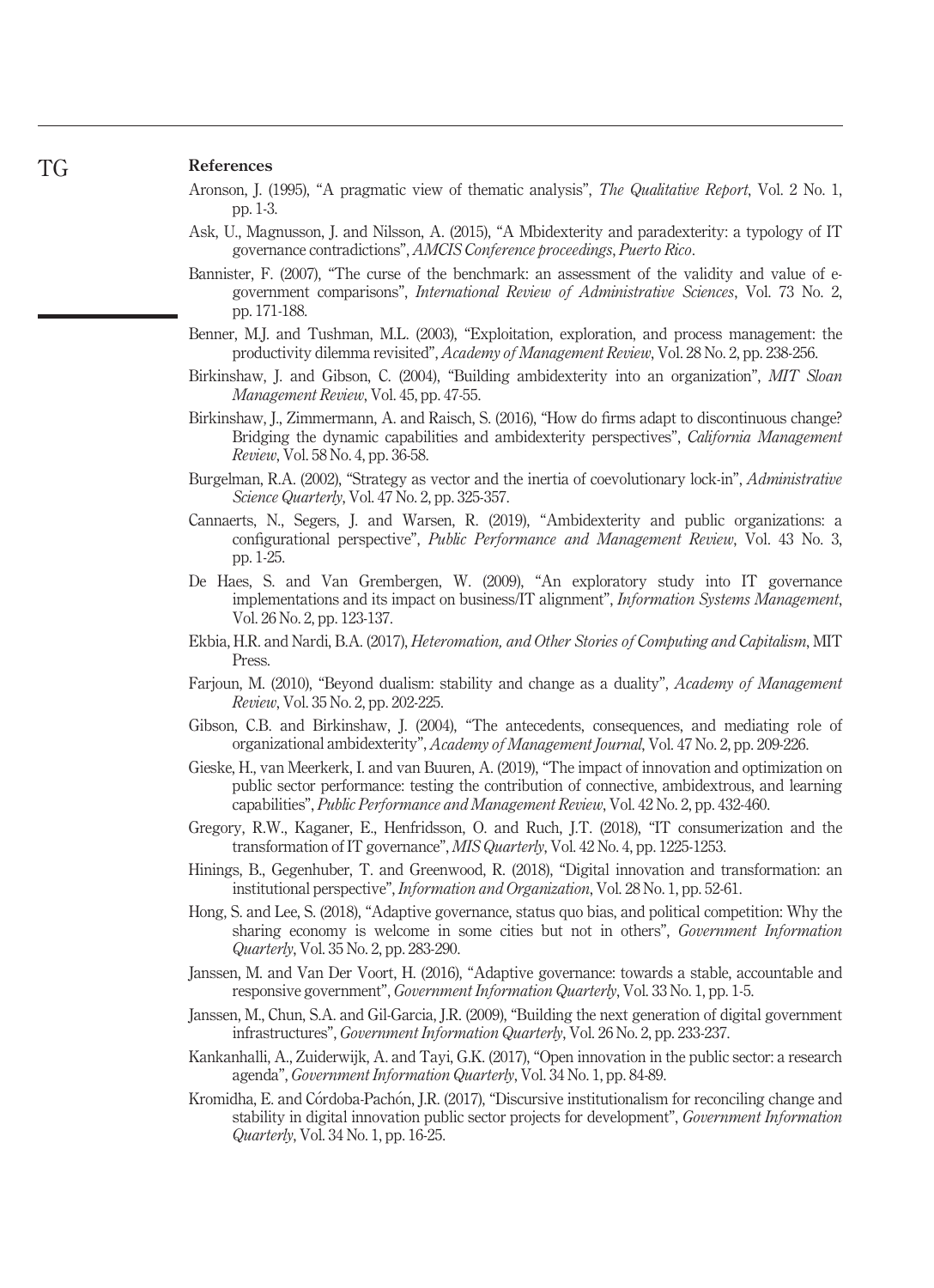<span id="page-18-20"></span>Lapsley, I. and Wright, E. (2004), "The diffusion of management accounting innovations in the public sector: a research agenda", *Management Accounting Research*, Vol. 15 No. 3, pp. 355-374.

- <span id="page-18-19"></span>Leclercq-Vandelannoitte, A. and Emmanuel, B. (2018), "From sovereign IT governance to liberal IT governmentality? A Foucauldian analogy", European Journal of Information Systems, Vol. 27 No. 3, pp. 326-346.
- <span id="page-18-17"></span>Leonardi, P.M. (2011), "When flexible routines meet flexible technologies: affordance, constraint, and the imbrication of human and material agencies", MIS Quarterly, pp. 147-167.
- <span id="page-18-3"></span>Levinthal, D.A. (1997), "Adaptation on rugged landscapes", *Management Science*, Vol. 43 No. 7, pp. 934-950.
- <span id="page-18-13"></span>Levinthal, D.A. and March, I.G. (1993), "The myopia of learning", *Strategic Management Journal*, Vol. 14 No. S2, pp. 95-112.
- <span id="page-18-4"></span>Luger, J., Raisch, S. and Swimmer, M. (2018), "Dynamic balancing of exploration and exploitation: the contingent benefits of ambidexterity", Organization Science, Vol. 29 No. 3, pp. 449-470.
- <span id="page-18-18"></span>Magnusson, J. and Bygstad, B. (2013), "Why I act differently: studying patterns of legitimation among CIOs through motive talk", Information Technology and People, Vol. 26 No. 3, pp. 265-282.
- <span id="page-18-11"></span>Magnusson, J., Päivärinta, T. and Koutsikouri, D. (2020), "Efficiency creep and shadow innovation: Ambidextrous IT governance in the public sector", Accepted for Publication in European Journal of Information Systems, pp. 1-21.
- <span id="page-18-14"></span>Magnusson, J., Torell, J., Polutnik, L. and Ask, U. (2017), "Ambidextrous IT governance in the public sector: a revelatory case study of the Swedish tax authorities", In *Information Technology* Governance in Public Organizations, Springer, Cham, pp. 253-267.
- <span id="page-18-1"></span>March, J.G. (1991), "Exploration and exploitation in organizational learning", Organization Science, Vol. 2 No. 1, pp. 71-87.
- <span id="page-18-6"></span>Meijer, A. (2015), "E-governance innovation: barriers and strategies", Government Information Quarterly, Vol. 32 No. 2, pp. 198-206.
- <span id="page-18-5"></span>Mergel, I., Gong, Y. and Bertot, J. (2018), "Agile government: systematic literature review and future research", Government Information Quarterly, Vol. 35 No. 2, pp. 291-298.
- <span id="page-18-15"></span>Montealegre, R., Iyengar, K. and Sweeney, J. (2019), "Understanding ambidexterity: managing contradictory tensions between exploration and exploitation in the evolution of digital infrastructure", Journal of the Association for Information Systems, Vol. 20 No. 5, pp. 647-680.
- <span id="page-18-9"></span>Nambisan, S., Lyytinen, K., Majchrzak, A. and Song, M. (2017), "Digital innovation management: reinventing innovation management research in a digital world", MIS Quarterly, Vol. 41 No. 1, p. 41.
- <span id="page-18-10"></span>Nambisan, S., Wright, M. and Feldman, M. (2019), "The digital transformation of innovation and entrepreneurship: progress, challenges and key themes", Research Policy, Vol. 48 No. 8, pp. 103773.
- <span id="page-18-8"></span>Orlikowski, W.J. and Scott, S.V. (2008), "10 Sociomateriality: challenging the separation of technology, work and organization", Academy of Management Annals, Vol. 2 No. 1, pp. 433-474.
- <span id="page-18-2"></span>O'Reilly III, C.A. and Tushman, M.L. (2008), "Ambidexterity as a dynamic capability: resolving the innovator's dilemma", Research in Organizational Behavior, Vol. 28, pp. 185-206.
- <span id="page-18-16"></span>Palm, K. and Lilja, J. (2017), "Key enabling factors for organizational ambidexterity in the public sector", International Journal of Quality and Service Sciences, Vol. 9 No. 1, pp. 2-29.
- <span id="page-18-12"></span>Peng, H. (2019), "Organizational ambidexterity in public non-profit organizations: interest and limits", Management Decision, Vol. 57 No. 1, pp. 248-261.
- <span id="page-18-7"></span>Piccinini, E., Hanelt, A., Gregory, R. and Kolbe, L. (2015), "Transforming industrial business: the impact of digital transformation on automotive organizations", in Proceedings of the 36th International Conference on Information Systems, Fort Worth.
- <span id="page-18-0"></span>Raisch, S. and Birkinshaw, J. (2008), "Organizational ambidexterity: antecedents, outcomes, and moderators", Journal of Management, Vol. 34 No. 3, pp. 375-409.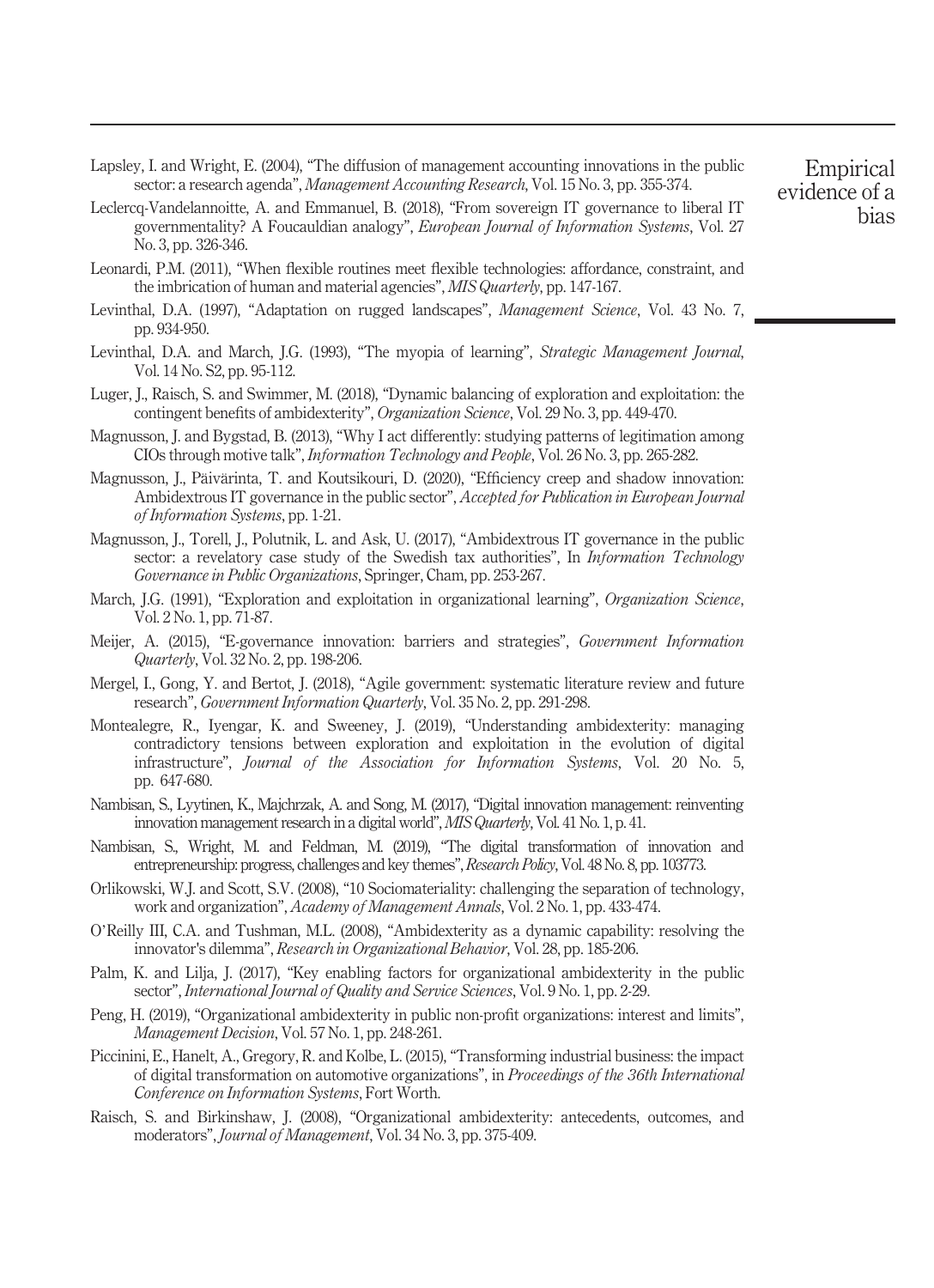- <span id="page-19-0"></span>Ranerup, A. and Henriksen, H.Z. (2019), "Value positions viewed through the lens of automated decision-making: the case of social services", *Government Information Quarterly*, Vol. 36 No. 4, p. 101377.
- <span id="page-19-16"></span>Rolland, K.H., Mathiassen, L. and Rai, A. (2018), "Managing digital platforms in user organizations: the interactions between digital options and digital debt", Information Systems Research, Vol. 29 No. 2, pp. 419-443.
- <span id="page-19-17"></span>Sandberg, J., Mathiassen, L. and Napier, N. (2014), "Digital options theory for IT capability investment", Journal of the Association for Information Systems, Vol. 15 No. 7, p. 1.
- <span id="page-19-5"></span>Scupola, A. and Zanfei, A. (2016), "Governance and innovation in public sector services: the case of the digital library", Government Information Quarterly, Vol. 33 No. 2, pp. 237-249.
- <span id="page-19-10"></span>Selander, L. and Jarvenpaa, S.L. (2016), "Digital action repertoires and transforming a social movement organization", MIS Quarterly, Vol. 40 No. 2, pp. 331-352.
- <span id="page-19-12"></span>Smith, E. and Umans, T. (2015), "Organizational ambidexterity at the local government level: the effects of managerial focus", Public Management Review, Vol. 17 No. 6, pp. 812-833.
- <span id="page-19-13"></span>Smith, W.K., Lewis, M.W. and Tushman, M.L. (2016), "Both/and leadership", Harvard Business Review, Vol. 94 No. 5, pp. 62-70.
- <span id="page-19-4"></span>Soe, R.M. and Drechsler, W. (2018), "Agile local governments: experimentation before implementation", Government Information Quarterly, Vol. 35 No. 2, pp. 323-335.
- <span id="page-19-2"></span>Stieglitz, N., Knudsen, T. and Becker, M.C. (2016), "Adaptation and inertia in dynamic environments", Strategic Management Journal, Vol. 37 No. 9, pp. 1854-1864.
- <span id="page-19-11"></span>Svahn, F. and Henfridsson, O. (2012), "The dual regimes of digital innovation management", HICSS Conference proceedings.
- <span id="page-19-9"></span>Svahn, F., Mathiassen, L. and Lindgren, R. (2017), "Embracing digital innovation in incumbent firms: how Volvo cars managed competing concerns", MIS Quarterly, Vol. 41 No. 1, pp. 41.
- <span id="page-19-15"></span>Walsham, G. (1995), "Interpretive case studies in is research, nature and method". European Iournal of Information Systems, Vol. 4 No. 2, pp. 74-81.
- <span id="page-19-3"></span>Wang, C., Medaglia, R. and Zheng, L. (2018), "Towards a typology of adaptive governance in the digital government context: the role of decision-making and accountability", Government Information Quarterly, Vol. 35 No. 2, pp. 306-322.
- <span id="page-19-18"></span>www.skr.se (2020), available at: [https://skr.se/naringslivarbetedigitalisering/digitalisering/](https://skr.se/naringslivarbetedigitalisering/digitalisering/ strategifordigitalutveckling.6728.html) [strategifordigitalutveckling.6728.html,](https://skr.se/naringslivarbetedigitalisering/digitalisering/ strategifordigitalutveckling.6728.html) (accessed 10 February 2020).
- <span id="page-19-1"></span>Xue, L., Ray, G. and Sambamurthy, V. (2012), "Efficiency or innovation: how do industry environments moderate the effects of firms' IT asset portfolios? ", MIS Quarterly, Vol. 36 No. 2, pp. 509-528.
- <span id="page-19-7"></span>Yin, R.K. (1989), Case Study Research – Design and Methods, 2nd ed., Sage, Newbury Park, CA.
- <span id="page-19-8"></span>Yoo, Y., Henfridsson, O. and Lyytinen, K. (2010), "Research commentary—the new organizing logic of digital innovation: an agenda for information systems research", *Information Systems Research*, Vol. 21 No. 4, pp. 724-735.
- Zittrain, J. (2006), The Generative Internet, 119 Harvard Law Review 1974, 1980-1982.
- <span id="page-19-6"></span>Zimmermann, A., Raisch, S. and Cardinal, L.B. (2018), "Managing persistent tensions on the frontline: a configurational perspective on ambidexterity", *Journal of Management Studies*, Vol. 55 No. 5, pp. 739-769.

### <span id="page-19-14"></span>Appendix. Interview guide

- Can you describe your role and main responsibilities in the organization?
- How long have you been working for the SIA?